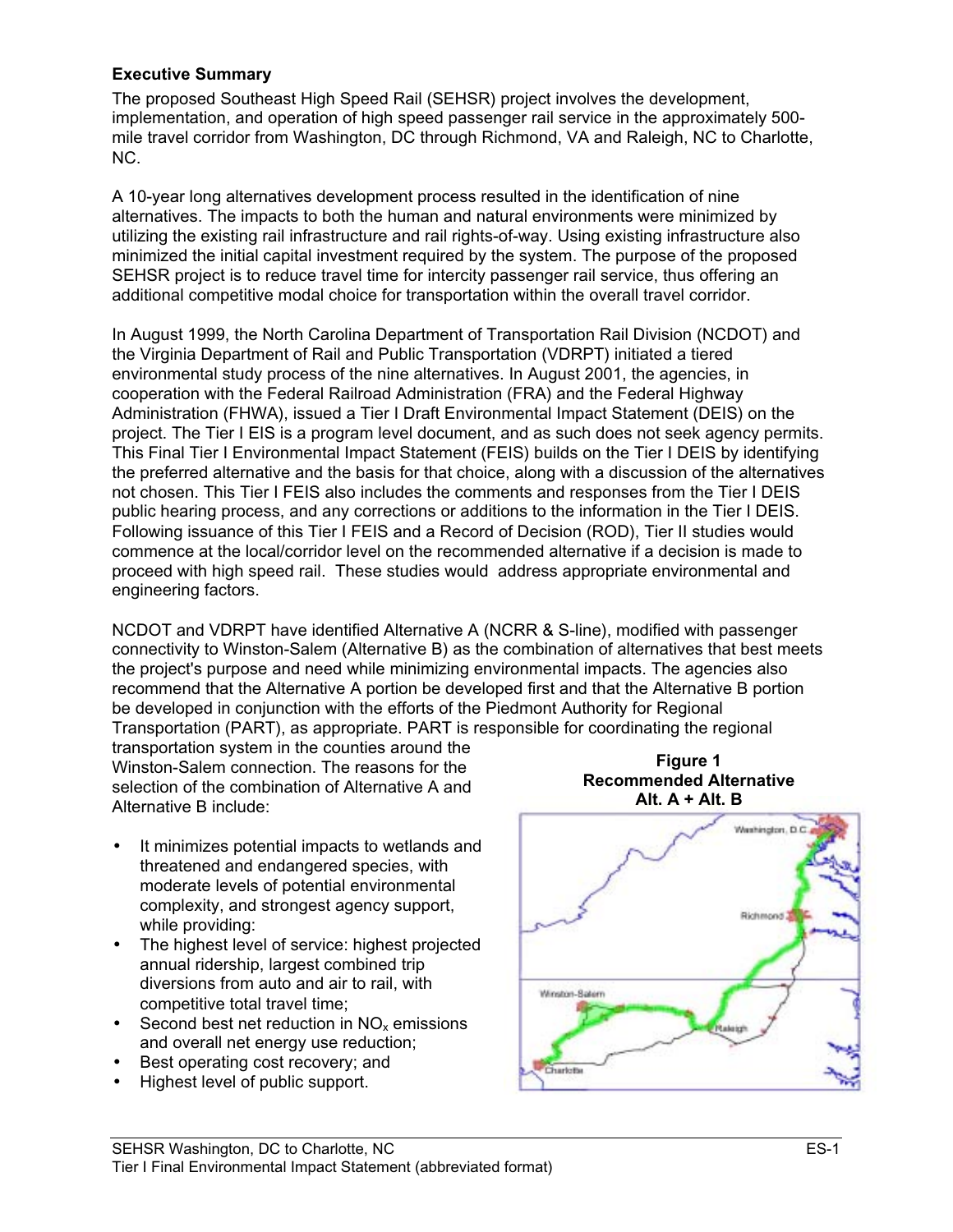## **1.0 ALTERNATIVES**

### **1.1 Introduction and Overview**

The SEHSR project proposes to extend high speed passenger rail service from Washington, DC to Charlotte, NC, via Richmond, VA and Raleigh, NC. The Tier I DEIS examined nine alternative corridors. The corridors consist of existing railroad rights-of-way. Because these are shared corridors, any implementation of higher speed passenger rail service must also facilitate freight movement and other existing, and proposed uses of the corridors.

The primary motivation for the proposed rail service is captured by the following key statements from the Purpose and Need sections of the Tier I DEIS:

- Provide the traveling public particularly special populations such as the elderly and the disabled – with improved transportation choices;
- Help ease existing and future congestion (air, highway, passenger rail) within the corridor;
- Improve safety and energy effectiveness within the transportation network;
- Reduce the overall air quality related emissions per passenger mile traveled within the corridor; and
- Improve overall transportation system efficiency within the corridor, with a minimum of environmental impact.

#### *Background and Legislative History*

The proposed SEHSR project is part of a plan by the US Department of Transportation (USDOT) and the states to develop a nationwide high speed rail network. Authorization for a program of national high speed rail corridors was included in the Intermodal Surface Transportation Efficiency Act of 1991 (ISTEA-PL 102-240, Section 1036) and continued in the Transportation Equity Act for the 21<sup>st</sup> Century (PL 105-178, Section 7201). In 1992, the USDOT designated the SEHSR Corridor as one of five original national high speed rail corridors.<sup>1</sup> Further extensions to the corridor in 1998 added connections into South Carolina, Georgia, and Florida.<sup>2</sup>

Since the initial corridor designation, the Federal Railroad Administration (FRA) and the Federal Highway Administration (FHWA) have worked with North Carolina and Virginia to facilitate development of rail transportation options. In early 1998, FRA, FHWA, NCDOT, and VDRPT entered into a joint Memorandum of Understanding to coordinate and document each agency's respective roles and responsibilities in developing environmental documentation for the rail programs in both states.

 <sup>1</sup> The designated corridor extended from Washington, DC to Charlotte, NC via Richmond, VA and Raleigh, NC. This designation allowed federal monies to be spent on improvements to the existing rail system in order to achieve high

speed rail service.<br><sup>2</sup> The USDOT designated an extension of the SEHSR from Richmond to Hampton Roads in 1996. In 1998, the USDOT extended the corridor into South Carolina, Georgia, and Florida. Further extensions in 2000 added corridor connections in Georgia and Florida.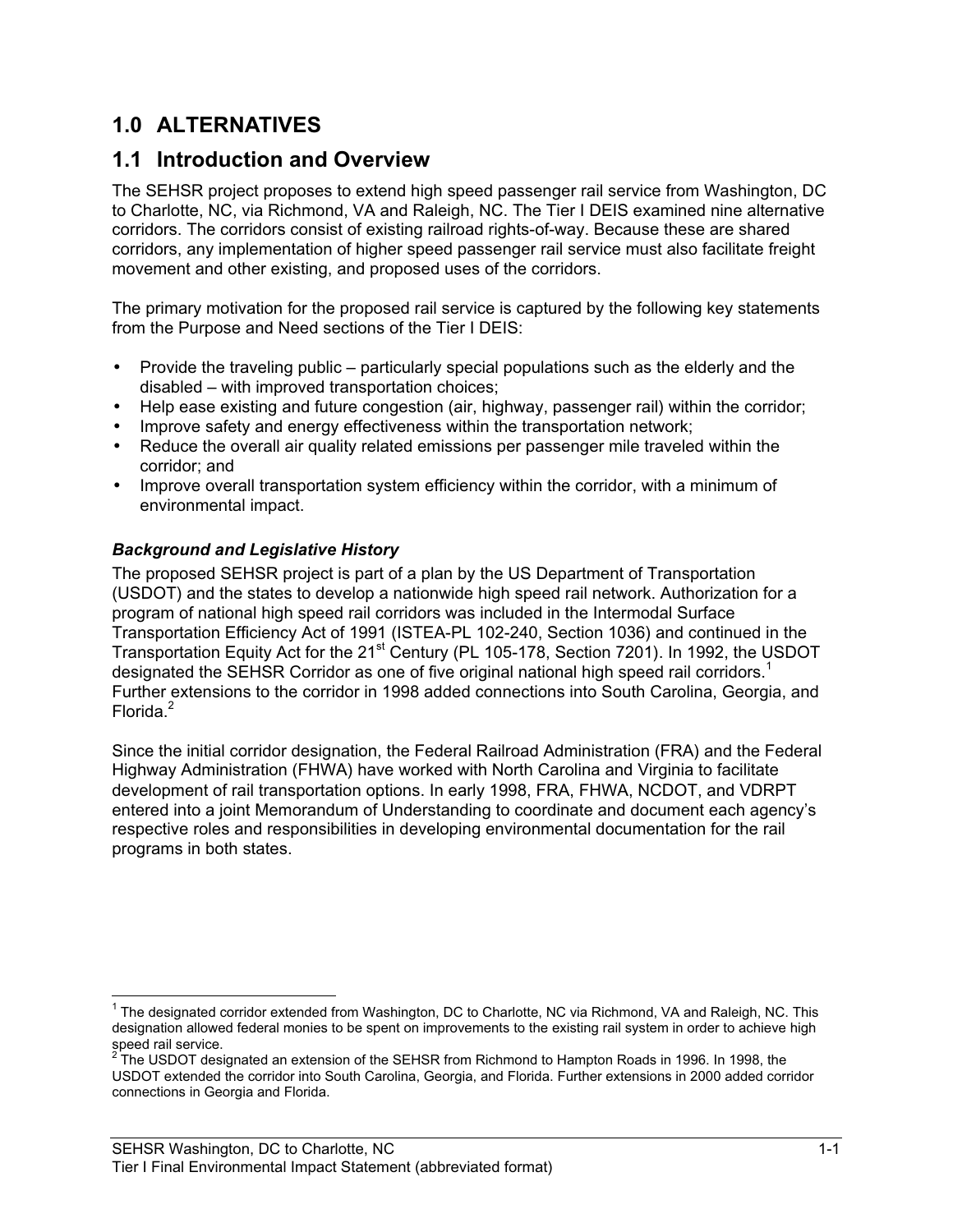The SEHSR program is identified for funding in the FY 2000-2006 NCDOT Transportation Improvement Plan and in the Virginia Department of Transportation (VDOT) FY2000-2005 Six-Year Improvement Program. Virginia, North Carolina, and the FRA have conducted specific studies to plan for high speed rail.<sup>3</sup> In addition, both states are undertaking improvements along some routes under study to address existing conventional passenger and freight rail needs in safety and operations.

#### *Project Approach*

Based on the findings of earlier feasibility studies<sup>4</sup>, NCDOT, VDRPT, FRA, and FHWA, focused on Incremental High Speed Rail (HSR) to formulate and analyze the SEHSR project in the DEIS.<sup>5</sup> This approach minimizes the impacts to both the human and natural environments by utilizing the existing rail infrastructure and rail rights-of-way. By using existing infrastructure, the initial capital investment required by the system is also reduced.

Although the rail facilities already exist in most locations, the Incremental HSR approach would require improvements at various locations within the travel corridor. These improvements would accommodate higher passenger train speeds and increase the capacity of the infrastructure to handle additional passenger and freight rail traffic. This incremental approach for SEHSR would utilize fossil fuel train sets capable of speeds up to 110 mph where safe and practical.<sup>6</sup>

Since the SEHSR could potentially be funded with federal funds and may require federal permits, the Environmental Impact Statement process was required, pursuant to the National Environmental Policy Act (NEPA). Because of the magnitude of the study area and the conceptual level of project detail, the NCDOT, VDRPT, and the federal partners chose a Tiered EIS<sup>7</sup> as the appropriate process for environmental documentation.  $^8$ 

The SEHSR Tier I DEIS provides an overview of the travel corridor and study area alternatives. Approved state transportation plans and programs were the primary context for the transportation analysis. Environmental data was derived from the most current, readily available

 <sup>3</sup> Examples of studies conducted include:

The Transit 2001 Commission, North Carolina, appointed in September 1995 (recommendations for improving public transportation in the 21<sup>st</sup> century; resulted in goal to reduce rail travel times between Raleigh and Charlotte to two hours from 3.75 hours).

Potential Improvements to the Washington – Richmond Corridor, FRA, 1999 (establishment of infrastructure improvements needed to accommodate mix and volume of services projected for 2015).

Washington, DC to Richmond, VA Passenger Rail Study, VDRPT, 1995 (evaluation of future demand, revenues, needed improvements, and cost projections for alleviating congestion and implementing high speed rail).

Preliminary Engineering and Feasibility Study for Additional High Speed Track, Washington, DC to Richmond, VA to the North Carolina State Line, VDRPT, 1992.

the North Carolina State Line, VDRPT, 1992.<br>4 <u>Feasibility Study Summary & Implementation Plan,</u> NCDOT – Rail Division, April, 1999.

<sup>&</sup>lt;sup>5</sup> High Speed Ground Transportation for America, US DOT – Federal Railroad Administration, September 1997.

 $^6$  High Speed Ground Transportation has been defined by the USDOT as ground transportation service that is time competitive with air and automobile travel on a door-to-door basis, in the range of 100 to 500 miles. Source: *High Speed Transportation for America*, USDOT – Federal Railroad Administration, September, 1997. <sup>7</sup> As described in 23CFR 771.111[g] and CEQ regulations 1502.20 & 1508.28.

<sup>&</sup>lt;sup>8</sup> When conducting an environmental impact analysis, two types of documents can be developed: a program-level document or a project-level document. A program-level document (Tier 1) is typically performed when a large physical area is being addressed for a proposed project, or when a new program is being introduced that may have far reaching effects. A program-level document typically looks at general environmental conditions and general levels of impact. This is because site-specific details have not yet been identified or designed. A project-level document is performed when a specific project is being looked at in detail. Under this type of analysis, detailed impacts are quantified and analyzed and potential mitigation measures are identified. Sometimes a broad, general document (Tier I) is followed by a number of more detailed documents (Tier II). This is called a tiered approach.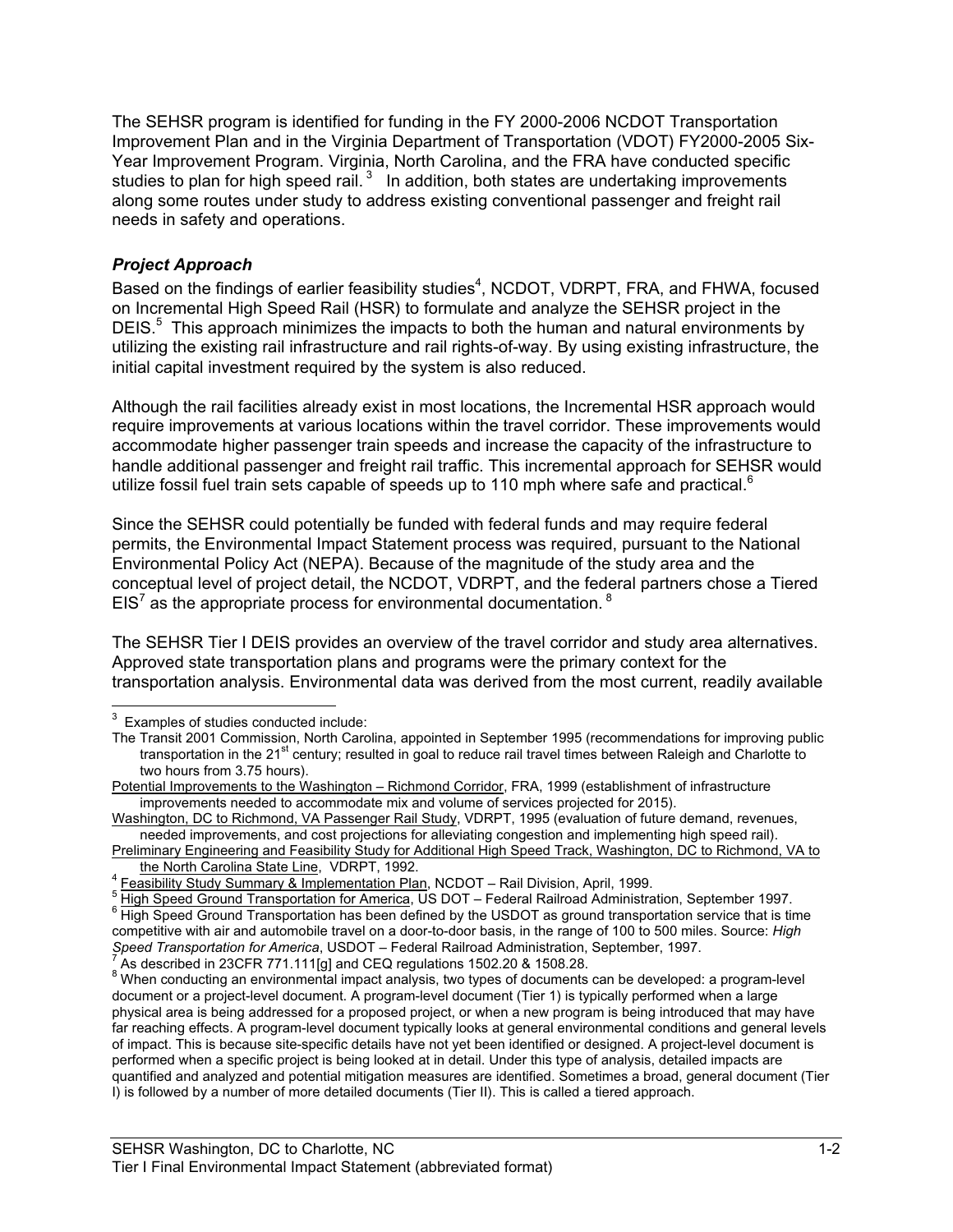sources and used to analyze potential environmental impacts within the study area. Based on the findings and recommendations contained in the Tier I document and the Record of Decision, subsequent, more detailed Tier II analysis and documents would be completed as appropriate for the proposed actions.

# **1.2 Preferred Alternative and Basis**

Based on previous feasibility studies, and the interactive scoping process, the states with their federal partners identified nine study area alternatives and a "no build" scenario. The overall study area is shown in the Figure 1.1. The individual study area alternatives are approximately six miles wide $^9$  and centered on existing rail rights-of-way as shown in Figure 1.2.



**Figure 1.1 SEHSR Overall Study Area**

 <sup>9</sup> An exception to the 6 mile width is the study corridor north of Richmond, VA up to Doswell, VA. Here the study area includes both the old C&O line and the old RF&P main line. Only the RF&P was used for analysis.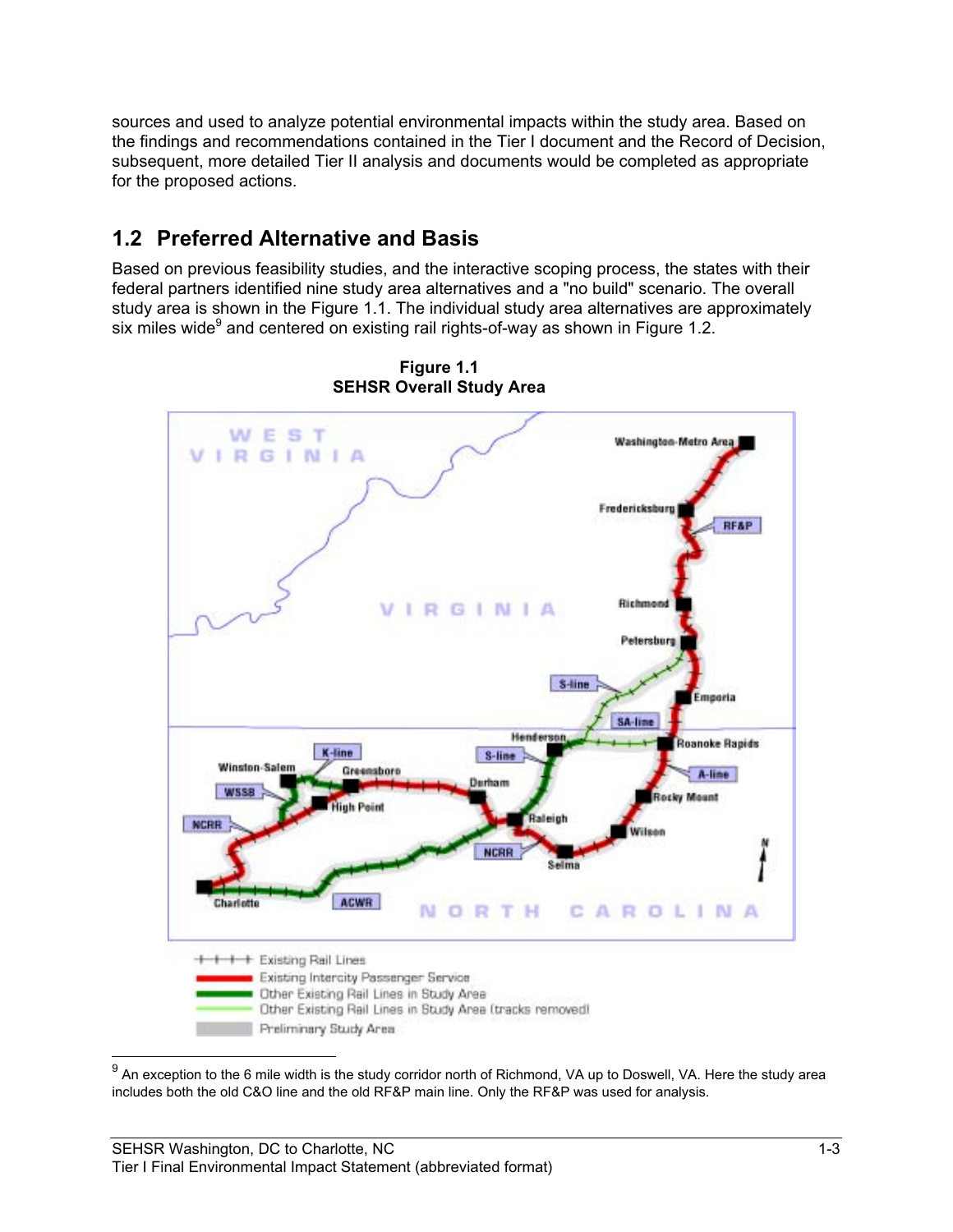#### **Figure 1.2 SEHSR Study Area Alternatives**

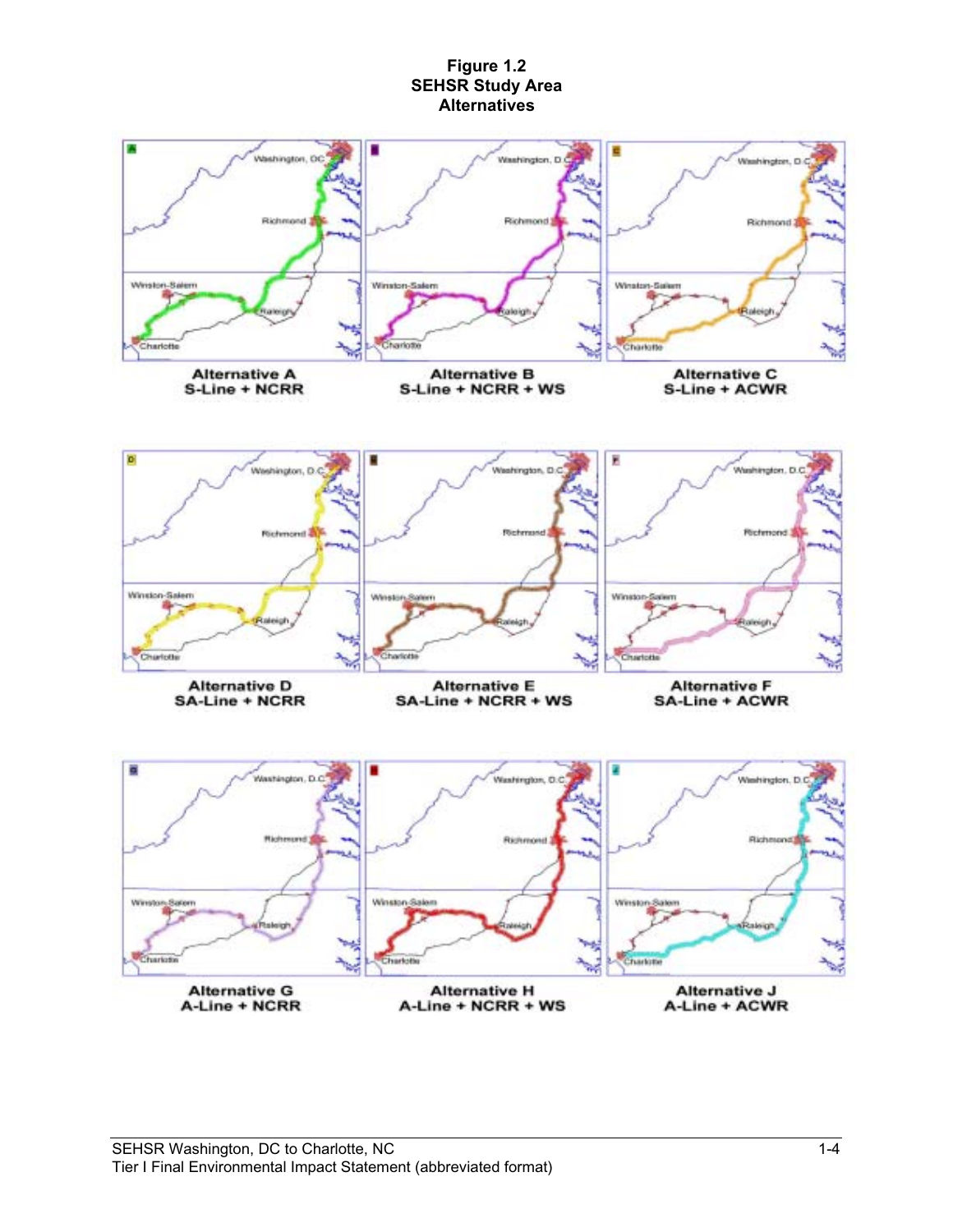#### **Process for Evaluating Study Area Alternatives**

To evaluate the study area alternatives and determine a preferred alternative, the following "waterfall" process was used:



Step 5. Identify preferred alternative

The "waterfall" process was a methodical and sequential means for:

- 1. Receiving and addressing comments (public, freight railroad, agency, etc.);
- 2. Correcting for fatal flaws in the analysis or for disqualifying an alternative (as appropriate);
- 3. Using the summary table of impacts, the purpose and need criteria, and the economic analysis to enumerate the relative rankings of the nine alternatives;
- 4. Reviewing the relative rankings of the alternatives against comments received; and
- 5. Identifying the recommended alternative.

The first step of the evaluation process is discussed in the next section with a discussion of the distribution of the DEIS.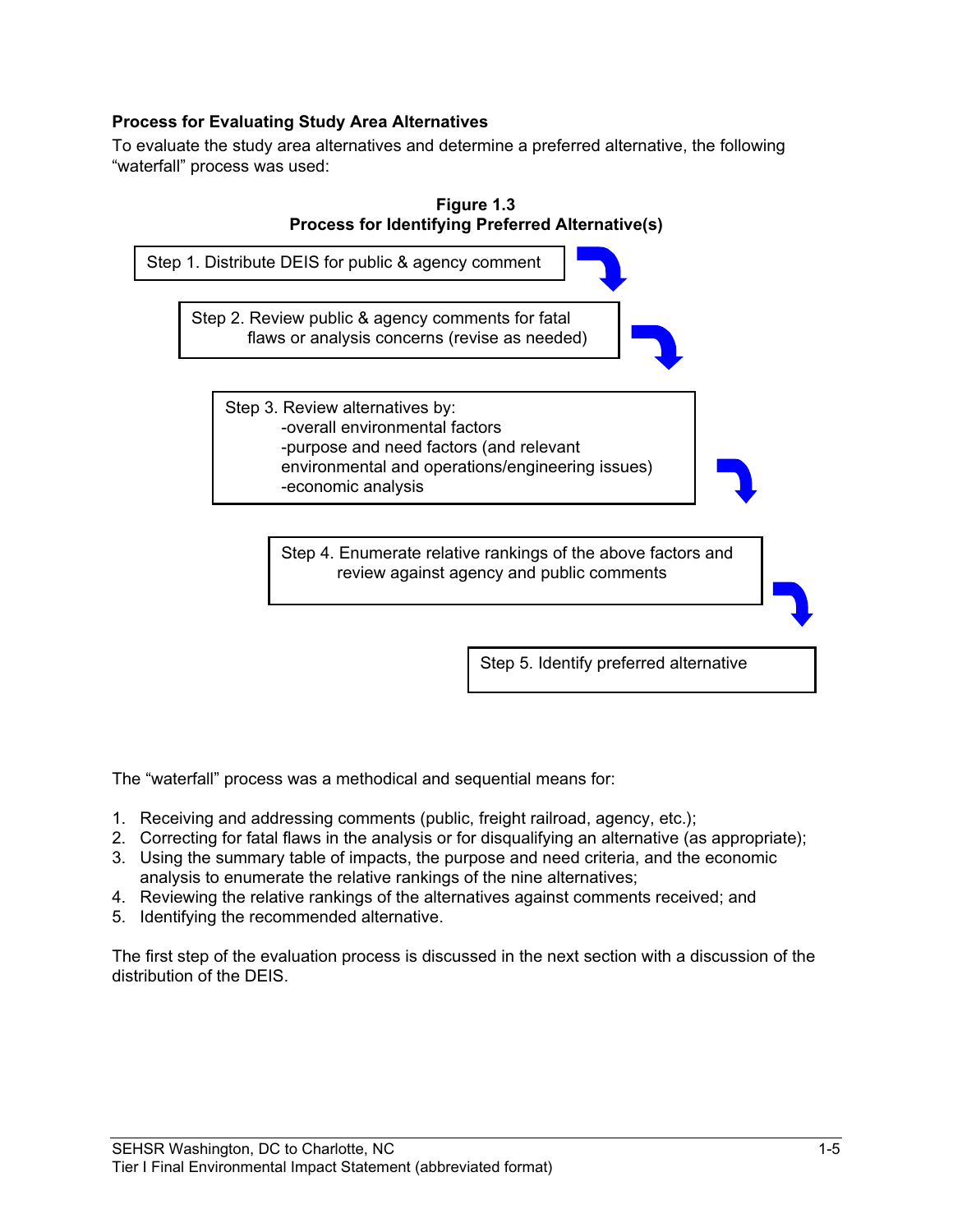#### **Step 1- Distribution of the DEIS for Public and Agency comment**

In August 2001, the Tier I DEIS was mailed to state, federal, and local agencies<sup>10</sup> in both states, and was distributed to public viewing locations along all nine study area alternatives. This distribution was followed by a series of 18 public hearings with comments being received through December 2001. The Executive Summary of the DEIS was available on the project web site, and CD's of the full document were made available upon request.

#### **Step 2- Evaluation of Public and Agency Comments**

Up to the release of the Tier I DEIS in August 2001, public comments were recorded at workshops, through a hotline, with mail-in comment forms, and in interviews. Between 500 and 600 comments were received. Over 250 of these were substantive feedback, e.g. identification of community concerns. The remaining comments were requests for further project information or clarification. Typical issues included:

- Safety, noise, vibration, and impact on property values,
- Mix of commuter and freight rail and increased congestion,
- Access to high speed passenger rail service, and
- Impact on tourism and preservation of historic districts.

From September to December 2001, a series of public hearings were held in 18 locations along the study area alternatives in both states. The public comments received from these hearings were reviewed and analyzed to determine the public's overall support of, or opposition to, SEHSR. Six hundred and fifty comments were supportive with eleven comments opposed. The following table shows the distribution of these comments.

| Location           | For | . .<br><b>Against</b> | <b>Other</b>   | Total          |
|--------------------|-----|-----------------------|----------------|----------------|
| Winston Salem, NC  | 449 |                       | 6              | 456            |
| Henderson, NC      | 36  | 2                     | 6              | 44             |
| Roanoke Rapids, NC | 24  |                       | 5              | 30             |
| South Hill, VA     | 19  | 0                     |                | 20             |
| Springfield, VA    | 19  |                       | 26             | 45             |
| Wilson, NC         | 19  | 0                     | 3              | 22             |
| Greensboro, NC     | 18  | $\overline{0}$        | 3              | 21             |
| Cary, NC           | 12  | 0                     |                | 13             |
| Durham, NC         | 9   |                       | 16             | 26             |
| Charlotte, NC      | 9   |                       | $\overline{2}$ | 11             |
| Raleigh, NC        | 9   | 0                     | 6              | 15             |
| Richmond, VA       | 8   | 0                     | 24             | 32             |
| Salisbury, NC      | 8   | 0                     | $\overline{2}$ | 10             |
| Star, NC           | 4   | 6                     | 4              | 14             |
| Petersburg, VA     | 3   | 0                     | 13             | 16             |
| Fredericksburg     | 2   | 0                     | 3              | 5              |
| Sanford, NC        | 2   |                       | $\overline{2}$ | 4              |
| Emporia, VA        | 0   | 0                     | $\overline{0}$ | $\overline{0}$ |
| <b>Totals</b>      | 650 | 11                    | 123            | 784            |

**Table 1.1 Public Comments: Support for and Opposition to SEHSR**

 $10$  The full distribution list is located in Chapter 5 of the DEIS. Copies were also sent to the Advisory Committee in both states.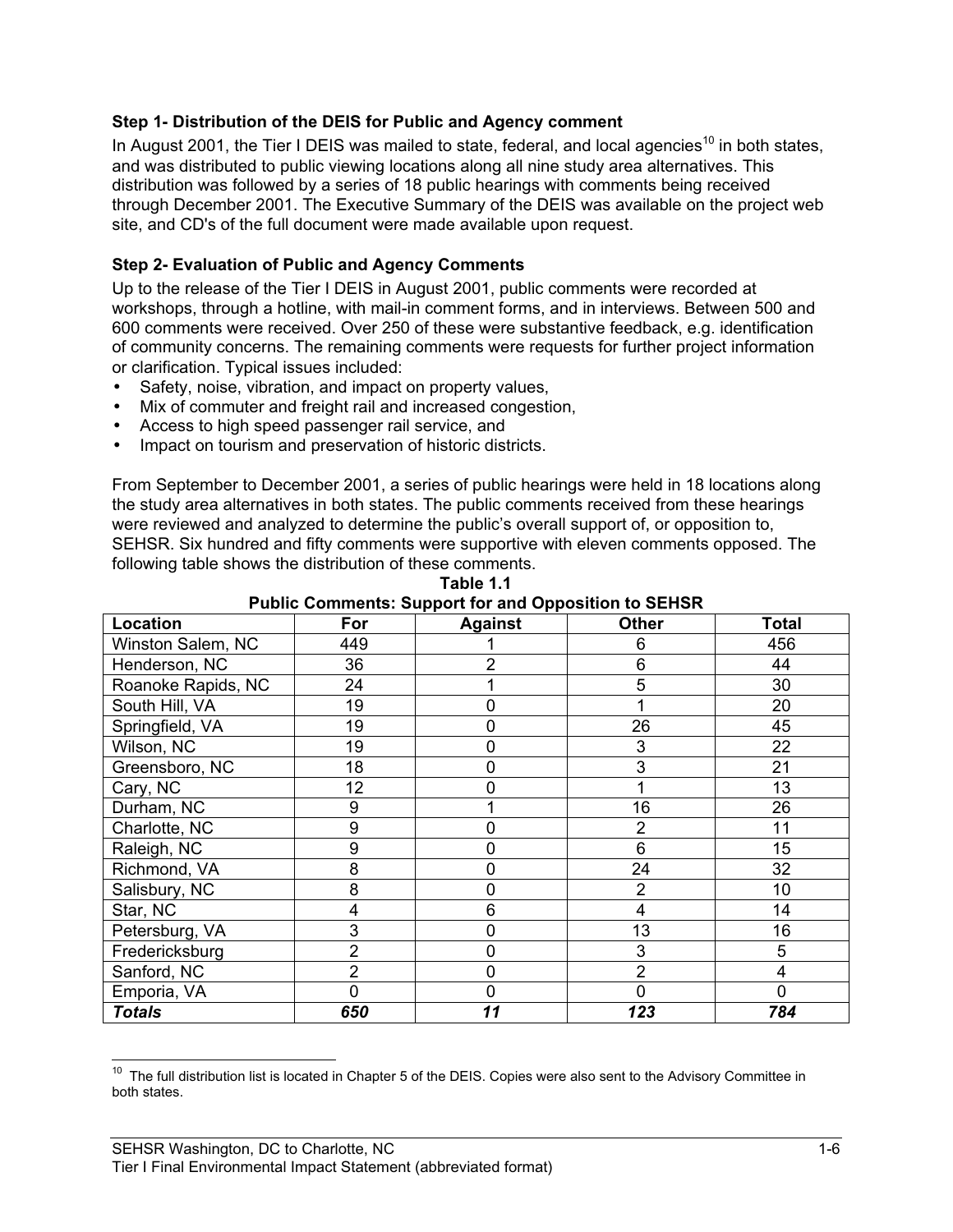#### **Figure 1.4 Public Comments: Support for SEHSR**

Figure 1.4 shows that of the 650 comments that support SEHSR, 69% came from the Winston-Salem area. While most of the comments received from Winston-Salem did not specify support for a specific alternative, they all expressed support for service to Winston-Salem. Service to Winston-Salem is accomplished through alternatives B, E and H.



There were 39 comments that expressed a preference for or against a specific study area alternative; Figure 1.5 shows the distribution of these preferences.



**Figure 1.5 Preferences for Study Area Alternatives**

disposed to the overall proposed SEHSR project. One percent of the commenting general public opposed the project.

In summary, overall public input favors Alternative A with strong support for Alternative B.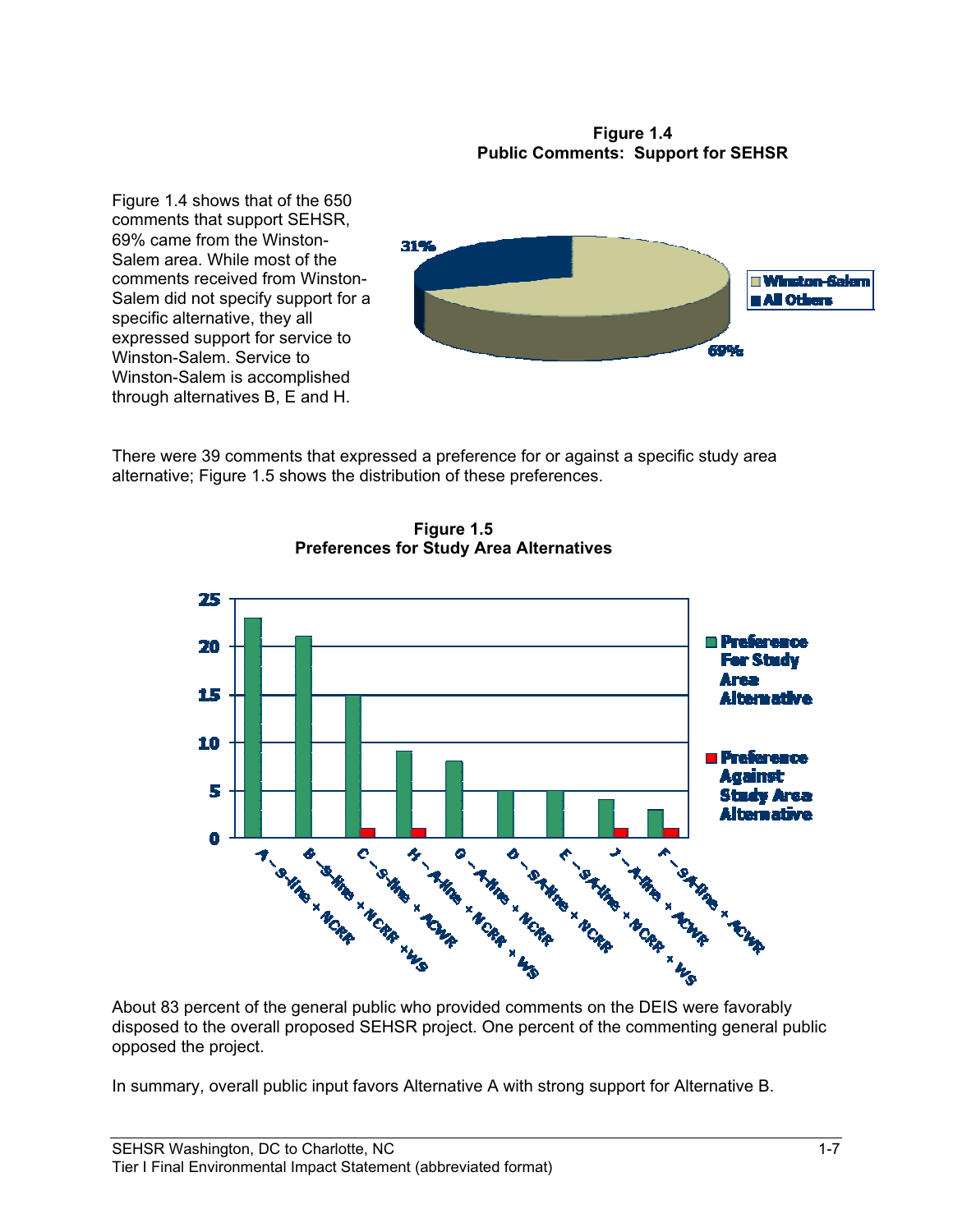Through the advisory committee process and other direct communications, regulatory and resource agencies were engaged to facilitate sound decisions and to ensure their input on the SEHSR project. These agencies were involved in the review of each key product as the document process moved forward. As part of the Tier I DEIS distribution process, over 50 federal, state, regional, and local agencies received copies of the Tier I DEIS for review and comment.

Agencies in both states have been supportive of the tiered environmental process. This gave the agencies a big picture look at the future work, and allowed their input from the very earliest planning stages. Thirteen agencies provided comments on the SEHSR Tier I DEIS. Other agencies indicated they will wait until more detailed information is available at the Tier II level to review and comment on the proposed project. Table 1.2 (continued on next page) shows the nature of comments provided by regulatory and resource agencies.

|                                                                                    | Specific<br>Carry<br>$\mathbf{S}$<br>for<br>Alternative(s) <del>1</del><br>Forward<br>Preference | Defer Comment to Tier<br>II | ≘.<br><b>Clarification Needed</b><br>Further Analysis/<br>FEIS | Maximum<br>Existing ROW<br>Recommend<br>Use of Existir | Possible Impacts  | No Specific Comment |
|------------------------------------------------------------------------------------|--------------------------------------------------------------------------------------------------|-----------------------------|----------------------------------------------------------------|--------------------------------------------------------|-------------------|---------------------|
| U.S. Department of Army, Corps of<br>Engineers, (Virginia)                         | $B$ 11                                                                                           |                             |                                                                | 对                                                      |                   |                     |
| U.S. Department of Army, Corps of<br>Engineers, (North Carolina)                   | $B$ <sup>12</sup>                                                                                |                             |                                                                | Ъ                                                      |                   |                     |
| U.S. Department of Agriculture, Natural<br><b>Resources Conservation Service</b>   |                                                                                                  |                             |                                                                |                                                        |                   | ₻                   |
| U.S. Department of the Interior,<br>Ecological Services - Virginia Field<br>Office |                                                                                                  |                             |                                                                |                                                        |                   |                     |
| U.S. Department of the Interior, U.S.<br><b>Fish and Wildlife Service</b>          |                                                                                                  | B                           |                                                                | Ъ                                                      |                   | ₻                   |
| Environmental Protection Agency,<br>Region III NEPA Compliance Section             |                                                                                                  |                             | $B - 13$                                                       |                                                        |                   |                     |
| National Oceanic and Atmospheric                                                   |                                                                                                  |                             |                                                                |                                                        | $B$ <sup>14</sup> |                     |

**Table 1.2 Summary of Resource and Regulatory Agency Comments**

<sup>&</sup>lt;sup>11</sup> The Corps of Engineers (VA) recommends either A,B,C,D,E, or F be carried forward in the FEIS.<br><sup>12</sup> The Corps of Engineers (NC) recommend Alts. A or B, based on minimizing environmental impacts and maximizing operating efficiency.

 $13$  The EPA suggested providing a summary of each alternative to make clear which alternative appears best from an operational standpoint, which is potentially the most disruptive to communities, or which alternative may be the most impacting to natural resources (note: this information now appears in this document in narrative form and in table form in the appendix). In addition, the EPA recommended a more detailed analysis of the following issues: (1) noise and vibration; and (2) the potential magnitude of disturbances associated with crossings of state and federal Scenic Rivers. These are addressed in the Chapter 3 responses.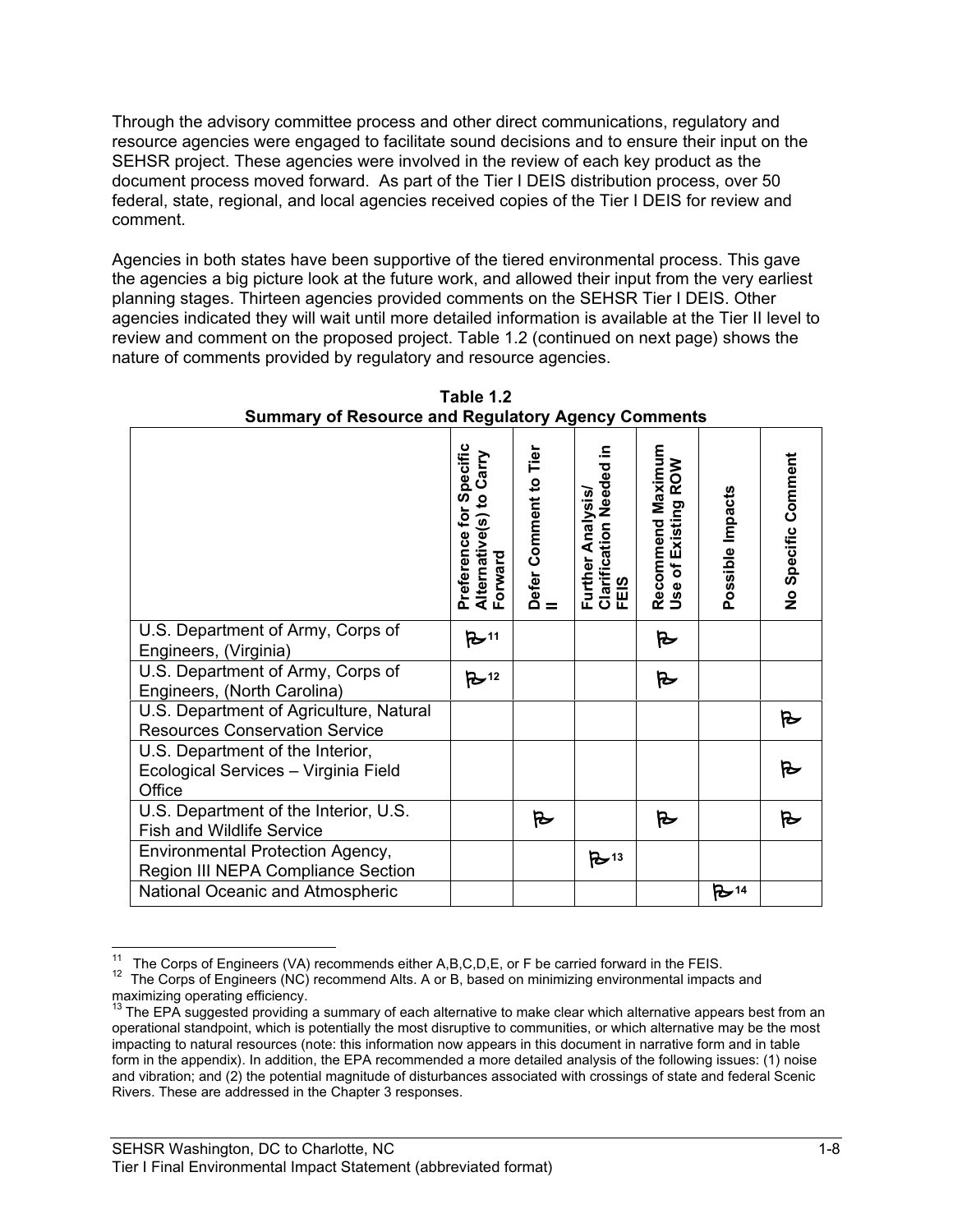|                                                                                                                                                                                                                                                                                                                                                                                                                                                                                                                                                                                                                                                                                                                                                                                                                                                                                                                                                                                   | Specific<br>Alternative(s) to Carry<br>Forward<br>Preference for | Defer Comment to Tier<br>II | Clarification Needed in<br>FEIS<br>Further Analysis/ | Recommend Maximum<br>Use of Existing ROW | Possible Impacts | No Specific Comment |
|-----------------------------------------------------------------------------------------------------------------------------------------------------------------------------------------------------------------------------------------------------------------------------------------------------------------------------------------------------------------------------------------------------------------------------------------------------------------------------------------------------------------------------------------------------------------------------------------------------------------------------------------------------------------------------------------------------------------------------------------------------------------------------------------------------------------------------------------------------------------------------------------------------------------------------------------------------------------------------------|------------------------------------------------------------------|-----------------------------|------------------------------------------------------|------------------------------------------|------------------|---------------------|
| Administration                                                                                                                                                                                                                                                                                                                                                                                                                                                                                                                                                                                                                                                                                                                                                                                                                                                                                                                                                                    |                                                                  |                             |                                                      |                                          |                  |                     |
| Dept. of Transportation, Federal Hwy.<br>Administration - Virginia Division                                                                                                                                                                                                                                                                                                                                                                                                                                                                                                                                                                                                                                                                                                                                                                                                                                                                                                       | $B^{-15}$                                                        |                             | $B^{-16}$                                            |                                          |                  |                     |
| <b>Federal Emergency Management</b><br>Agency                                                                                                                                                                                                                                                                                                                                                                                                                                                                                                                                                                                                                                                                                                                                                                                                                                                                                                                                     |                                                                  | Ъ                           |                                                      |                                          |                  |                     |
| Northern Virginia Regional Commission                                                                                                                                                                                                                                                                                                                                                                                                                                                                                                                                                                                                                                                                                                                                                                                                                                                                                                                                             |                                                                  |                             |                                                      |                                          |                  | 凡                   |
| Virginia Dept. of Historic Resources                                                                                                                                                                                                                                                                                                                                                                                                                                                                                                                                                                                                                                                                                                                                                                                                                                                                                                                                              |                                                                  | 凡                           |                                                      |                                          |                  |                     |
| Virginia Dept. of Environmental Quality                                                                                                                                                                                                                                                                                                                                                                                                                                                                                                                                                                                                                                                                                                                                                                                                                                                                                                                                           |                                                                  |                             |                                                      | 肚                                        |                  |                     |
| Virginia Dept. of Mines, Minerals and<br>Energy                                                                                                                                                                                                                                                                                                                                                                                                                                                                                                                                                                                                                                                                                                                                                                                                                                                                                                                                   |                                                                  | $B$ 17                      |                                                      |                                          |                  |                     |
| North Carolina Division of Water Quality                                                                                                                                                                                                                                                                                                                                                                                                                                                                                                                                                                                                                                                                                                                                                                                                                                                                                                                                          | $B$ <sup>18</sup>                                                |                             |                                                      |                                          |                  |                     |
| EPA recommends additional analysis of two topics: potential receptors and the potential impacts<br>of noise and vibration in communities; and an estimation of the potential impacts due to<br>disturbances of state and federal scenic rivers. These comments are responded to in Chapter 3<br>of this document. The comments of FHWA-VA division office on the issues of estimated<br>ridership for Alternative C are also addressed in Chapter 3.<br>The agencies favor alternatives that utilize the most urbanized corridor sections (NCRR corridor<br>and Winston-Salem) along with the routing along the highest ground minimizing potential<br>wetland impacts. Thus alternatives A and B have the strongest overall agency support.                                                                                                                                                                                                                                      |                                                                  |                             |                                                      |                                          |                  |                     |
| <sup>14</sup> The National Oceanic and Atmospheric Administration expressed concern about possible impacts to geodetic<br>control monuments by the proposed SEHSR.<br><sup>15</sup> FHWA-VA originally expressed a preference for Alternative C, but upon further clarification now supports<br>Alternatives A & B as preferred.<br><sup>16</sup> FHWA-VA asked for additional clarification concerning impact of existing service on ridership if Alt. C is developed.<br>This is answered in Chapter 3 of this document.<br>$^{17}$ The Virginia Department of Mines, Minerals and Energy indicated that our database is incomplete. They asked that<br>we send maps to them to be updated for Tier II.<br><sup>18</sup> The North Carolina Division of Water Quality recommended that Alternatives B, E, or H be carried forward for<br>further study, with specific support for service to the heavily populated piedmont region of NC (the NCRR and<br>Winston-Salem areas). |                                                                  |                             |                                                      |                                          |                  |                     |
| SEHSR Washington, DC to Charlotte, NC<br>Tier I Final Environmental Impact Statement (abbreviated format)                                                                                                                                                                                                                                                                                                                                                                                                                                                                                                                                                                                                                                                                                                                                                                                                                                                                         |                                                                  |                             |                                                      |                                          |                  |                     |

<sup>&</sup>lt;sup>14</sup> The National Oceanic and Atmospheric Administration expressed concern about possible impacts to geodetic

control monuments by the proposed SEHSR.<br><sup>15</sup> FHWA-VA originally expressed a preference for Alternative C, but upon further clarification now supports Alternatives A & B as preferred.

<sup>&</sup>lt;sup>16</sup> FHWA-VA asked for additional clarification concerning impact of existing service on ridership if Alt. C is developed.

This is answered in Chapter 3 of this document.<br><sup>17</sup>The Virginia Department of Mines, Minerals and Energy indicated that our database is incomplete. They asked that

we send maps to them to be updated for Tier II.<br><sup>18</sup> The North Carolina Division of Water Quality recommended that Alternatives B, E, or H be carried forward for further study, with specific support for service to the heavily populated piedmont region of NC (the NCRR and Winston-Salem areas).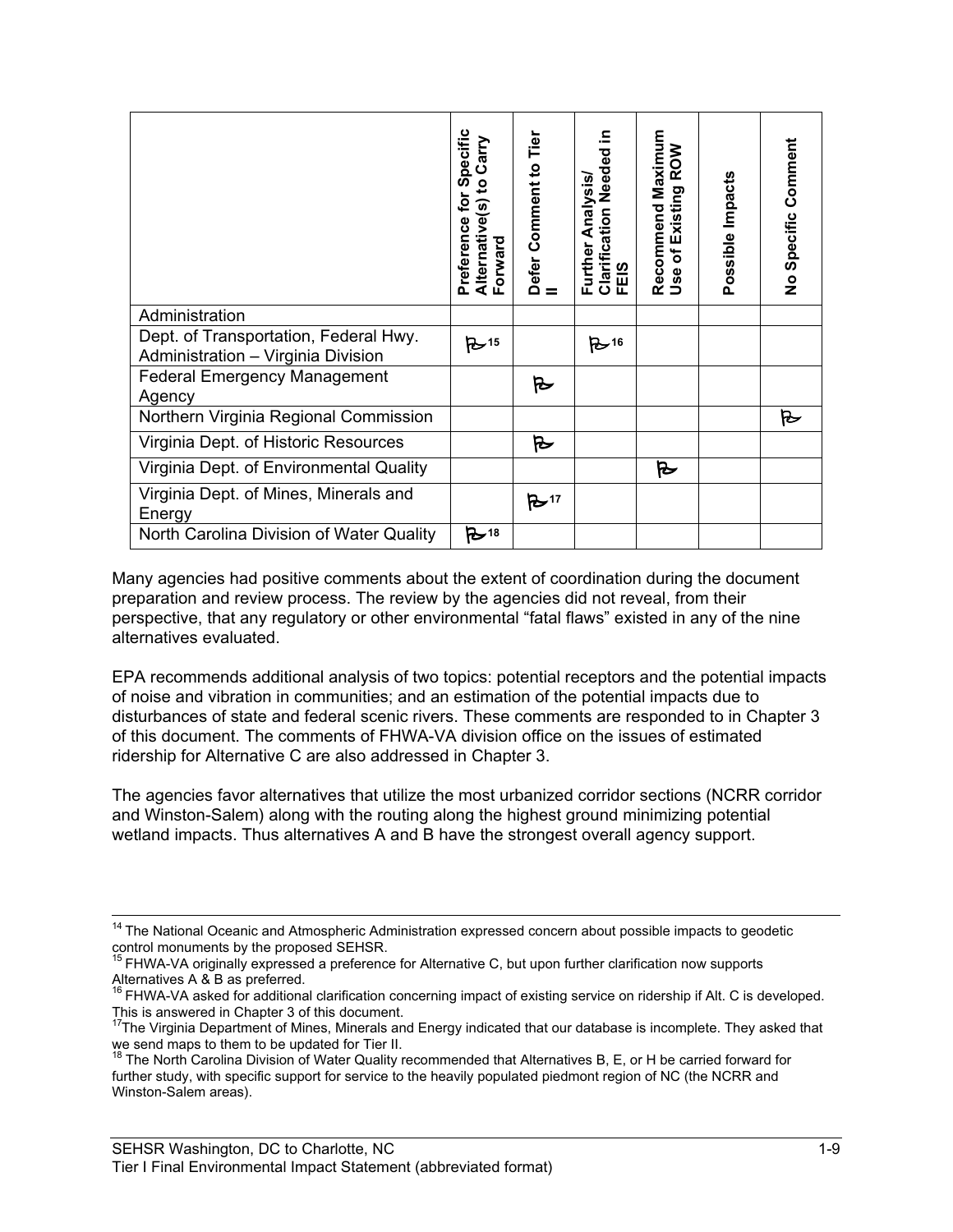In summary, from Figure 1.5, Alternative A has the highest level of public support from those individuals expressing a preference among the nine alternatives. From Figure 1.4, 69 percent of the favorable comments received came from the Winston-Salem area, indicating a desire for passenger service to the Winston–Salem area, which is satisfied through Alternative B. The primary difference between Alternative A and B is the connecting service to the Winston-Salem area. Alternatives A and B also received the most support from those regulatory/resource agencies that expressed support for specific alternatives. Therefore, from the standpoint of both public and agency comments, Alternatives A and B have the strongest support.

The next step in the evaluation was a review of the alternatives by: overall environmental issues; purpose and need factors (as they relate to the relevant environmental and engineering & operation issues), and; economic or business case analysis.

#### **Step 3- Review by Overall Environmental Factors, Purpose and Need Factors, and Business Factors**

*Overall Environmental Factors* **-**The Tier I EIS is a "tiered" environmental document, which means that a "big picture" look at the proposed SEHSR project is taken. It includes consideration of the full range of environmental issues (natural and man-made), but through a broad, program-level evaluation.

Concerning environmental factors, the Tier I DEIS focused on the identification of known jurisdictional features within the project area. The term "jurisdictional" is used in this context to refer to those environmental factors which are subject to regulatory review, control, or permitting in addition to those required under the National Environmental Policy Act. Examples of jurisdictional features include wetlands, which are regulated under the Clean Water Act, and protected species, which are protected under the Endangered Species Act. Most jurisdictional issues deal with the natural environment. However, impacts to the human environment must also be considered. Although not typically considered "jurisdictional," other federal laws and regulations exist which provide for special consideration and protection for cultural and community resources, such as historic sites, and publicly owned community facilities. Some of these laws and regulations include the National Historic Preservation Act and the Civil Rights Act. Therefore the locations of community facilities such as parks, schools, and churches/religious institutions were also identified at a broad level. In this way, planning can begin in the earliest stages to avoid or minimize impacts to all elements of the natural environment and cultural landscape.

The information provided in the DEIS presented a corridor level review of the study area alternatives to identify known environmental elements. Information was sought from the appropriate regulatory and resource agencies, and numerous databases and resource agency files were researched.

The information gathered provides for a broad analysis of the potentially affected environment and the potential cumulative impacts within the entire project study area. The subsequent Tier II environmental documents would provide more detailed environmental impact analysis, evaluating specific segments of the preferred study area alternative with additional research, coordination, and field surveys.

For comparison purposes the estimated potential for environmental impacts of the proposed improvements within each study area was based on three primary considerations: the actual footprint of possible improvements based on a 200-foot conceptual engineering corridor, the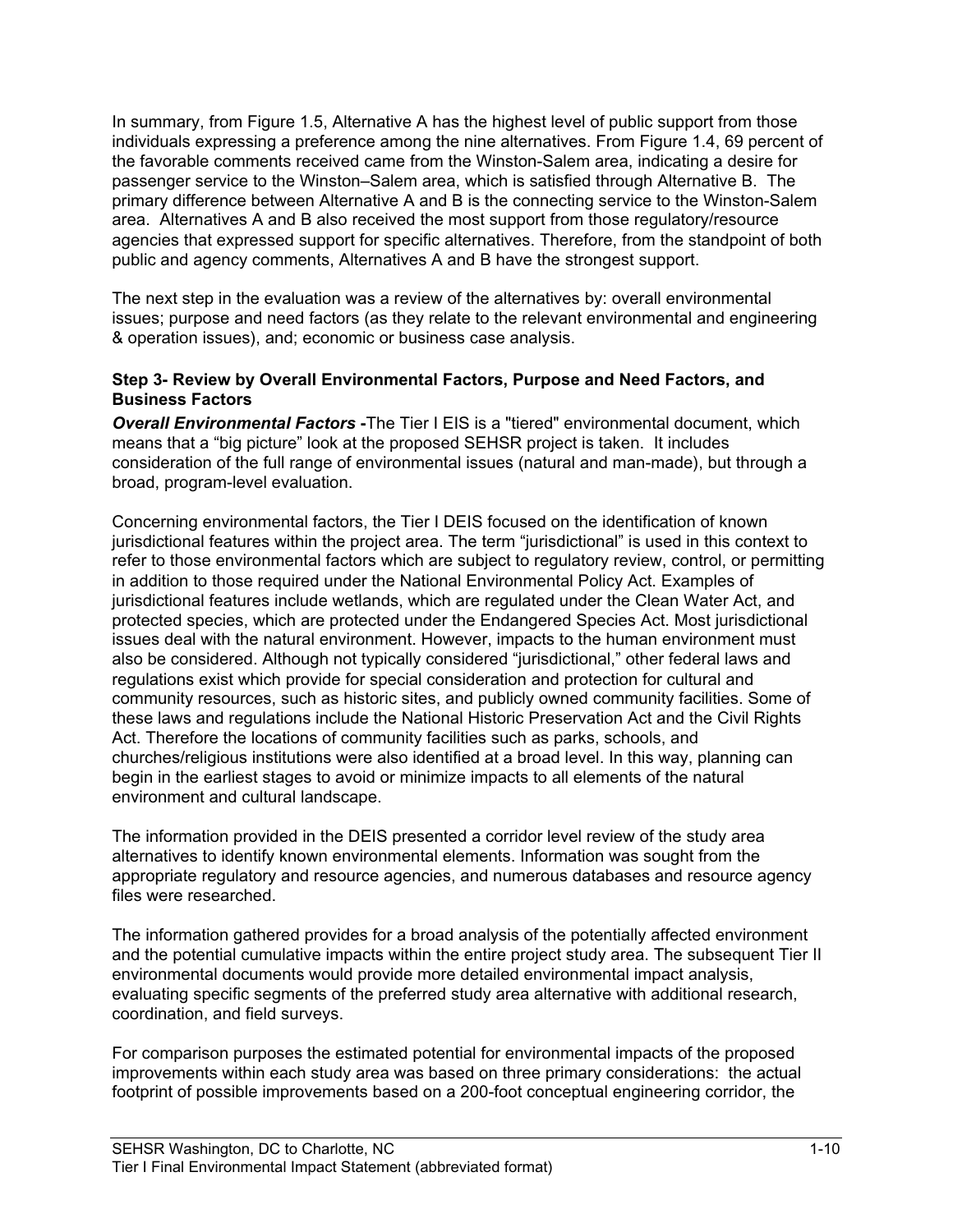possibility of proximity impacts, and the fact that at this level of review the locations of many features are approximate. Proximity impacts come in several forms depending on the environmental feature being considered. Therefore, a potential impact zone or evaluation buffer width greater than the 200-foot conceptual engineering corridor was used to evaluate possible impacts to known environmental features. This increased width allows for inclusion of features very near and possibly within the future design corridor, and provides a "worst case" representation of the known environmental constraints possibly affected within each study area.

A conceptual engineering alignment was developed to maximize use of the existing rail infrastructure between Charlotte and Washington, DC, while minimizing environmental impacts and seeking to meet the conceptual engineering design<sup>19</sup>. All extended evaluation areas were based on the centerline of the conceptual engineering corridor. Table ES-3 (see Appendix) identifies the evaluation buffer width used in identifying the potential impacts within each study area. Three hundred-foot buffer widths were used for most environmental features identified, unless otherwise noted. The items for which wider buffers were used, and the rationale for deviations from the 300-foot width, are explained below.

The full six-mile corridor was considered for potential impacts to federally protected species. One bird species, the red-cockaded woodpecker (*Picoides borealis*), is listed for many of the North Carolina and Virginia counties within the study areas. Where populations are known to occur, an area within a one-half mile radius of the colony site receives a level of protection under the Endangered Species Act. Other animal species commonly listed in many North Carolina and Virginia counties, such as the bald eagle (*Haliaeetus leucocephalus*) and many fish species, have habitat areas of varying size and level of protection.

Impacts to cultural resources, particularly historic properties and districts include not only direct impacts to the historic property itself, but also indirect affects due to changes to the character, setting, and audible and visual landscape surrounding the property. Therefore, the impact zone considered for historic architectural properties was extended to 1500 feet, 750 feet on each side of the conceptual engineering centerline. In this way a possible "worst case" analysis of the potential for adverse effects to historic properties within the area is provided.

The determination of potential impacts to community facilities, Superfund and other hazardous waste sites, and public parks and recreation areas was based on one-half mile buffer areas. The one-half mile buffer width was used for community facilities because impacts to these vary depending on the type of facility and its function within a community. A wider buffer was used in identifying hazardous waste sites due to the propensity of free product within the soil or groundwater to move from its point of origin.

National Rivers Inventory, Water Supply Watersheds, and Prime Farmland were all considered for the entire six mile corridor due to the nature of the data sets (watersheds and farmlands cover expansive areas, and the length and meandering nature of the rivers were better displayed in the larger context).

Concerning the natural environment, the Natural Heritage Program files for both states were searched for records of locations of federally protected species, state listed species, and other

<sup>&</sup>lt;sup>19</sup> Desired maximum authorized speed: 110 mph (FRA Class 6 track), and desired minimum authorized speed: 80 mph. Subject to physical, environmental, economic and other constraints. Design speeds may fall below 80 mph in certain urban areas or in certain track conditions that discourage high speeds.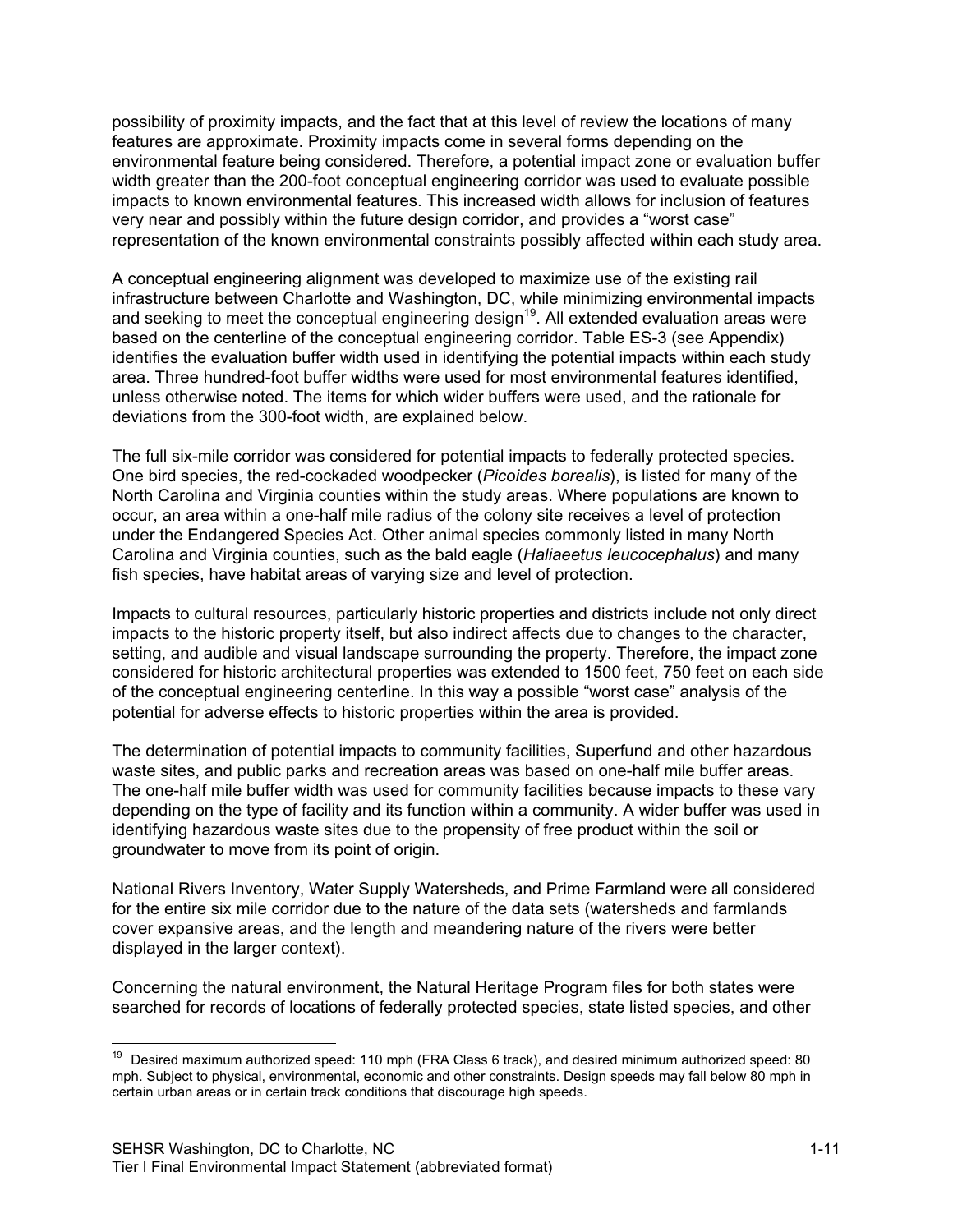rare and unusual geological, ecological, or topographic features within each study area. Also, critical habitat areas as designated by the US Fish and Wildlife Service were identified.

Potential habitat for protected species is minimized along alternatives A, B, and G. These routes use the highly urbanized NCRR corridor which parallels the I-85 corridor between Charlotte NC and Raleigh NC. The greatest potential for habitat exists along the ACWR (the southern routing from Charlotte to Raleigh) because of its rural character (Alternatives C, F, and J).

Potential wetlands were derived from an overlay of wetlands areas shown on National Wetlands Inventory maps and hydric soils, as shown on Natural Resources Conservation Service soil surveys. Hydric soils are soils that are inundated with water long enough to produce anaerobic conditions, and they are one indicator of jurisdictional wetlands. The preponderance of wetland areas in VA and NC are in the eastern portions of the state. The existing A-line runs parallel to I-95 corridor in NC and VA and those routes using this section of line have the greatest potential wetland impacts (alternatives H, J and G). Wetlands potential is minimized on alternatives B, C and A which follow higher ground to the west and north.

Potential 100 year flood plain impacts were assessed using only the information from FEMA's Flood Insurance Rate Map program. This program is urban in nature; therefore stream crossings may provide a better overall indicator of potential flood plain impacts. The greatest negative potential exists along alternatives J and F. Both those routes use the ACWR corridor. That corridor also has the greatest negative potential relative to rivers on the National Rivers Inventory (rivers potentially eligible for Wild and Scenic designation) because the Deep River parallels the existing rail right of way for over 15 miles. A portion of this section of the Deep River is also classified as High Quality Water under the North Carolina Water Quality Classification system. The other alternatives are fairly equal concerning potential stream or flood plain impacts, based on the level of assessment at this time. It is anticipated that impacts to waters of the states (wetlands, streams, water supplies, etc.) would be minimized by use of the existing right of way to the maximum extent practicable. Further avoidance and minimization would be practiced in the Tier II designs, and then Best Management Practices would be followed for design, sedimentation and erosion control, and for construction practices.

The alternatives which use the NCRR corridor and the Winston-Salem connection have the most potential to positively impact air quality maintenance and/or non-attainment areas by virtue of the counties that they pass through. Alternatives J, C and F have the least potential reduction of NOx because they utilize the largely rural ACWR route. The other alternatives vary based on the number of trips diverted from auto use, since air diversions were not used in the calculations for NOx reduction (it was not possible to reasonably determine the affect on flight numbers attributable to trip diversions from air). Alternatives A, B and D have the highest combined diversions from air and auto.

Prime and unique farmlands exist in both Virginia and North Carolina, and are important in the agricultural economies of both states. While there are variances in the total potential acres of these lands between the different alternatives, in most cases this farmland surrounds the rail right of way. Thus diversions from the existing right of way should allow the recovery of the previously impacted farmland back to farm use if desired. This concept could be similarly applied to potential game lands impacts (potential impacts to both farmland and game lands are greatest along alternatives F, J and E).

Under the no build scenario, similar kinds of impacts could be expected due to improvements required for expansion of the existing freight and conventional passenger rail system depending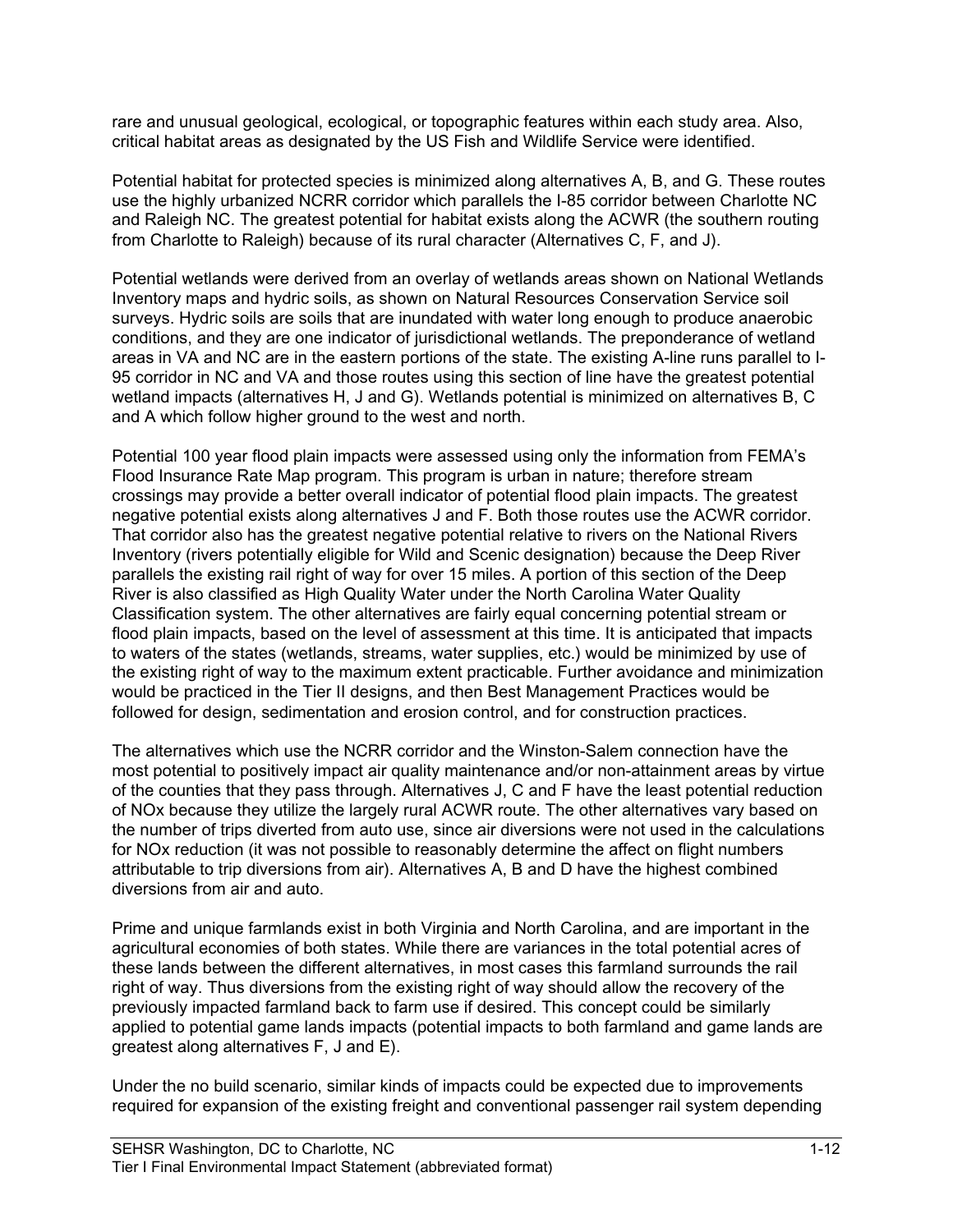on whether speed and/or capacity are the focus. While the impacts are potentially spread out over a longer period of time (due to slower expansion of the systems), they could potentially be accompanied by other impacts due to additional auto or air capacity needed to handle the trips which would not be diverted under the no build alternative. The no build alternative lacks the positive benefits of improved air quality and net energy reduction per passenger mile traveled in the corridor. It also fails to meet the other key purpose and need factors of offering additional transportation choices, easing of congestion, while improving overall transportation system safety and effectiveness while minimizing environmental impacts. Thus the no build alternative is not considered responsive to the project purpose and need.





In summary, from a pure natural environmental viewpoint, potential impacts would be minimized on alternatives A, B, C and D as shown in the chart Figure 1.6<sup>20</sup>

Concerning cultural resources, Section 106 of the National Historic Preservation Act requires that all federal agencies consider the impact of their actions on properties, sites, structures, or objects listed on, or eligible for listing on the National Register of Historic Places. In addition, the use of property within the historic boundaries of any such property is regulated under Section 4(f) of the Department of Transportation Act of 1966.

The railroad lines are an important part of the historic context of many of the cities and towns along all of the alternatives. The majority of the historic structures exist in the cities and towns, as such, we anticipate being able to minimize actions outside of the existing right of way through those areas, which would help minimize potential impacts to such structures and districts. Figure 1.7 displays the total National Register & Study List Sites by alternative. It shows that the greatest potential for impacts exists along alternatives E, G and H. These have the highest combined totals of National Register and Study List sites (i.e. sites identified as potentially

 $20$  Potential impacts are rank ordered from 1-9, with 1 being the least potential based on the data found in Tables ES-2 and ES-3 in the appendix for the appropriate data types. These are unweighted rankings.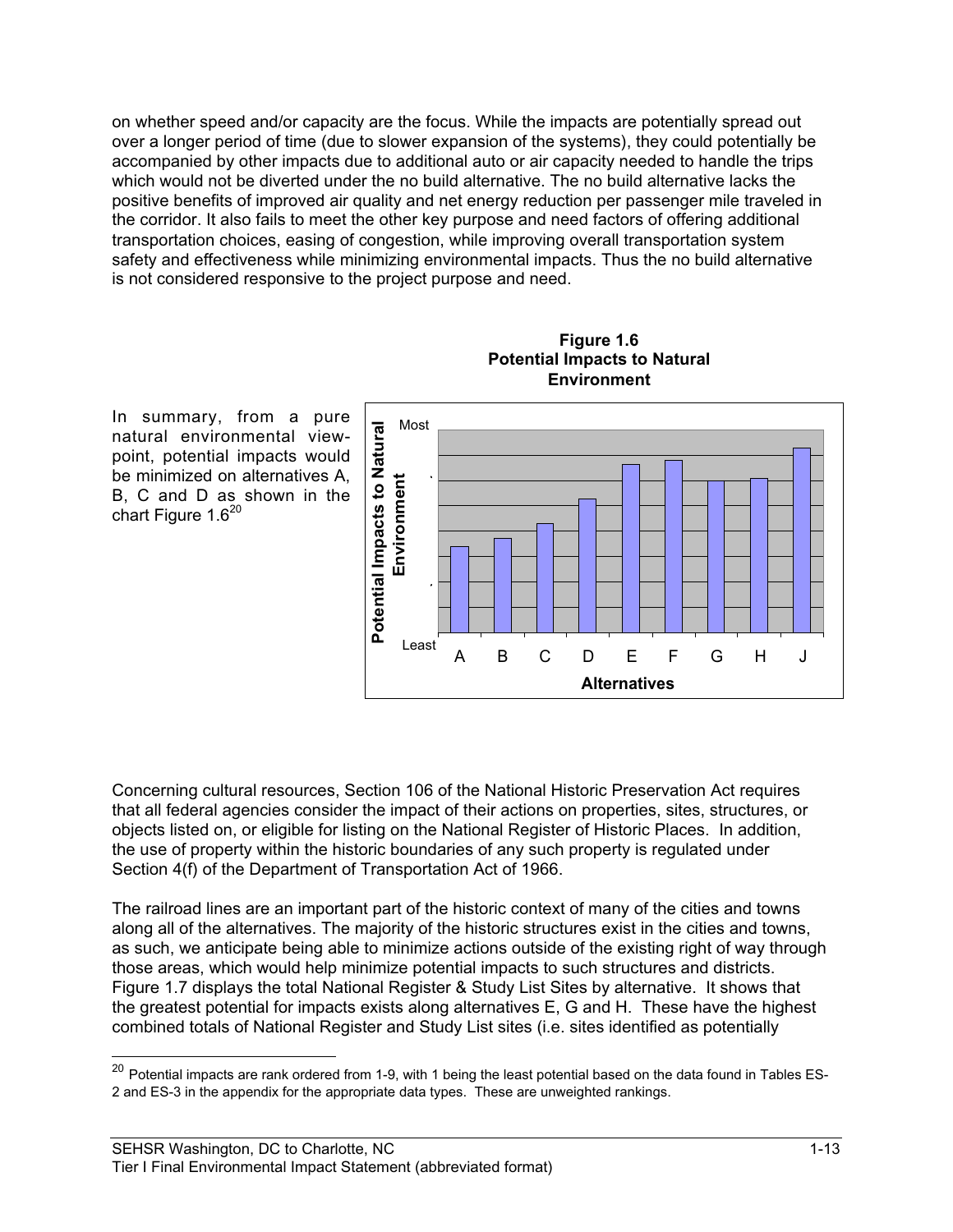eligible for the National Register). No known archaeological sites were located within the study buffer of any of the alternatives, however, archaeological surveys would be conducted as needed in Tier II. For total historic sites, Alternative C has the least potential number of sites within the buffer zone, with alternatives A, B, F and J in close proximity for second place.



**Figure 1.7 Total National Register & Study List Sites**

Assessment of community impacts is a qualitative and quantitative evaluation of the potential effects of the proposed project on communities within the Study Area Alternatives. A number of community characteristics are assessed at a programmatic level to determine both positive and negative impacts, including: physical aspects (including noise and vibration), visual environment, land use, social effects, safety, mobility and accessibility provision of public service, economic conditions, and displacements. In general, no significant negative, and some potentially positive, community impacts were found for the Study Area alternatives. A highlight of the program level analysis for noise and vibration, environmental justice and community impacts follows.

Noise and vibration potential is minimized on the routes using the rural ACWR corridor (Alternatives C, J and F) however, this also avoids serving over half the population of North Carolina which lives within 30 miles of the I-85 corridor (the NCRR corridor utilized by alternatives A, B, D, E, G and H). The rural southern routing would also fail to fully meet the project purpose and need in areas related to diversions from highway and air travel, overall energy savings, overall air quality improvements and increased mobility options for the elderly and disadvantaged.

It should be noted that all alternatives that utilize routings where portions of track were previously removed (Alternatives A, B, C, D, E, F) have the potential to introduce new noise and vibration for buildings built within the last 15-30 years in close proximity to the tracks.

Due to the program level of this document, and the fact that this document is looking at 6 mile wide study areas versus specific alignments, as well as the lack of current aerial photography for the entire study area, and the size of the study area being considered (over 1200 miles of existing rail rights-of-way), it was not deemed appropriate to run a detailed noise model or to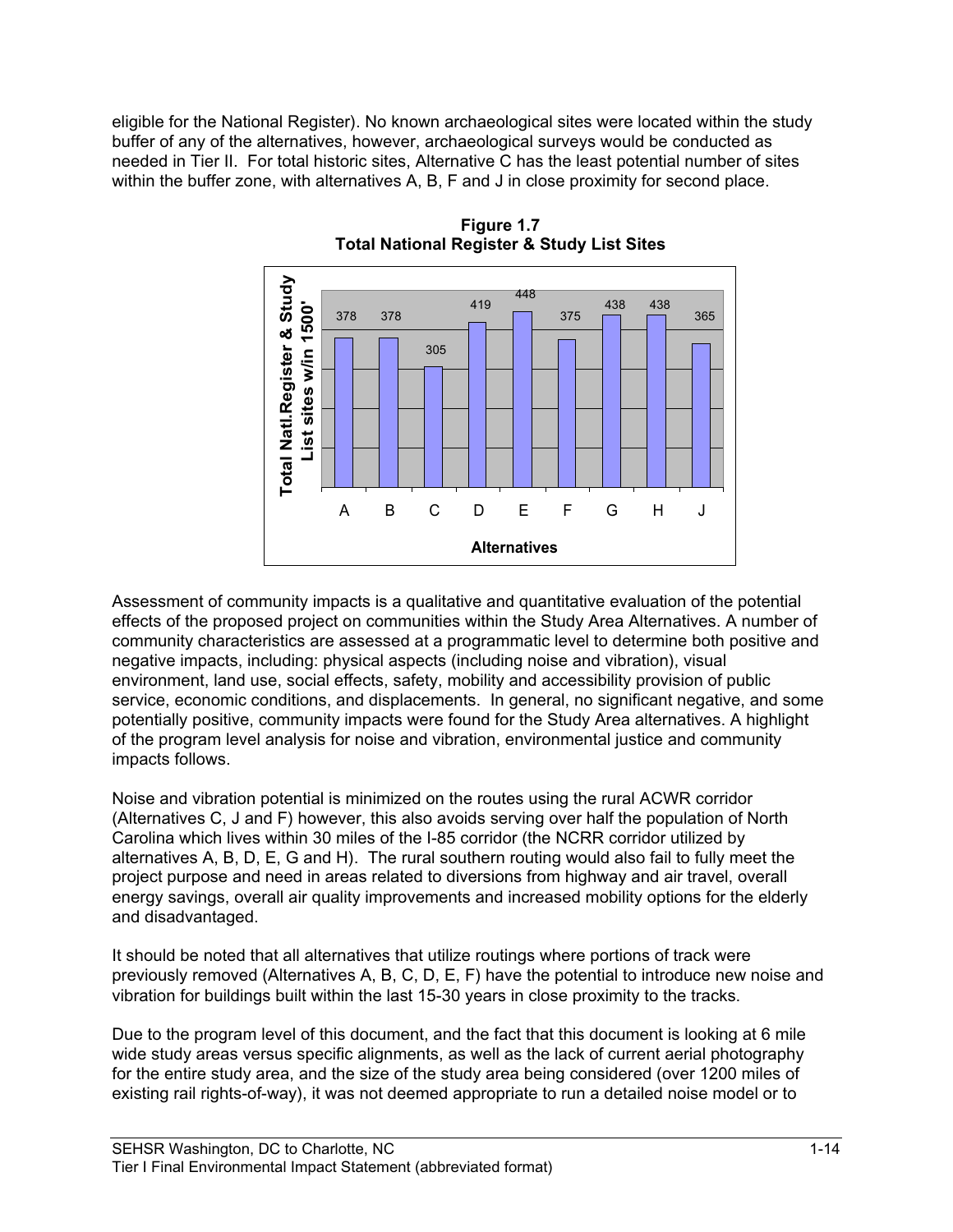identify individual residential receptors (Category II receptors) for the Tier I analysis. Other detailed studies of similar projects proved helpful in considering the potential for significant new noise or vibration impacts. Studies performed for the Chicago to St. Louis High Speed Rail matched the conditions of the Tier I SEHSR EIS in a number of important areas, mainly:

-eight new passenger round trips daily, mixed with existing freight use

-fossil fuel locomotives

-train sets composed of 2 locomotives with 6 cars

-max speed over most of the route at 110 mph (with a short section of 125 mph)

-a mixture of continuous welded rail and some jointed rail (mainly on special sections such as crossovers and switches)

-a mixture of urban and rural sections over several hundred miles of corridor

Using the assessment methods described in the FRA and FTA manuals, the Chicago to St. Louis study calculated existing and future noise estimates for receptors located within 250 feet of the track centerline, and accounted for the projected change in train volume and operating speeds throughout the corridor for both passenger and freight trains. The appropriate FRA and FTA manuals were also used for analyzing potential vibration impacts.

The noise study identified 3498 residential receptors and 71 institutional receptors within 250 feet of the track centerline. The three major sources of rail noise were: 1) the steel wheel on steel rail interaction; 2) engine noise from fossil fuel locomotives; and 3) horn sounding at crossings. As train speeds exceed 80 mph the major source of noise was the interaction of the steel wheels on steel rail. The study found that there were increases in noise levels associated with all build alternatives over the no-build alternative. However, these increases were all less than 2.4 dBA, with the exception of a 3.5 dBA at one location, and the overall exposure at that one receptor was less that 60 dBA. Changes of 3 dBA or less are generally not severe, and total resulting noise levels less than 60 dBA are not often considered significant. Thus, even with over 3500 receptors there were no new noise impacts, and likewise there were no new vibration impacts.

Because of the similarity in project conditions between the Chicago to St. Louis project and the SEHSR project, it is anticipated that similar findings will exist along the SEHSR corridor when the Tier II detailed studies are performed. This conclusion supports the use of the NCRR corridor (alternatives A, B, D, E, G and H) where the overall purpose and need of the project is best met. Best management practices will also be applied for both noise and vibration during the Tier II studies in order to help minimize the increases in noise and vibration throughout the project corridor. Examples of such practices include grade separations were practicable, use of continuous welded rail, trenching, berming, noise walls, ballast mats, etc., as well as design features of the actual train sets.

Over the past several decades, public concerns have increased over economic, racial and ethnic fairness in the distribution of the environmental and socioeconomic burdens of transportation projects, as well as the economic and mobility benefits derived from transportation projects. The impetus behind environmental justice is to ensure that traditionally underrepresented communities, such as minority communities and low-income communities, are fairly represented.

The potential for environmental justice and community impacts (positive or negative) is fairly evenly distributed among the nine alternatives. There is little variation among the Study Area Alternatives in the percents of estimated minority populations and estimated low-income households that may be affected by SEHSR. The most consistent community concern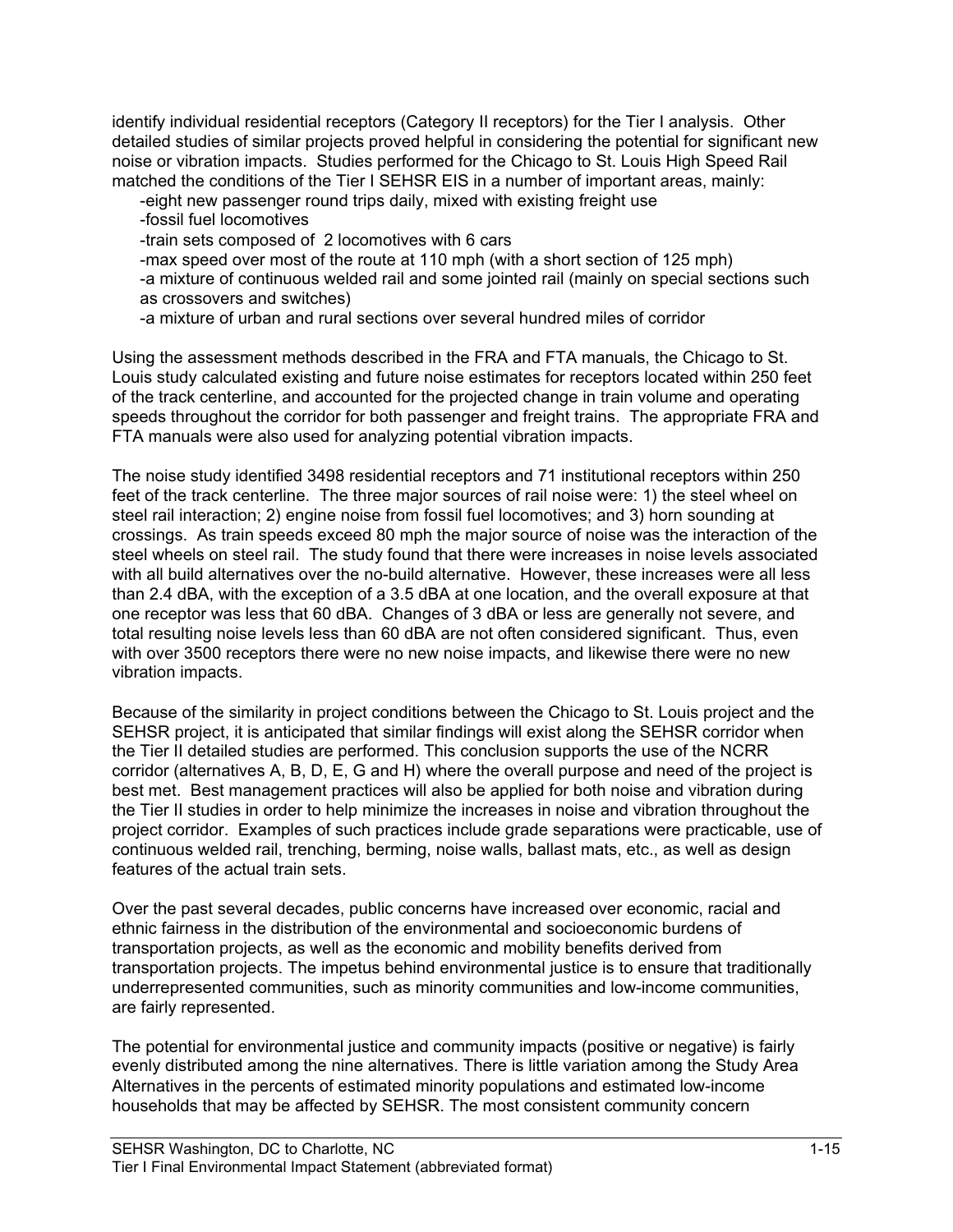expressed during the public hearings was safety. The majority of the towns along all routes were desirous of the project utilizing their corridor because of improved rail access (both passenger and freight), potential jobs, diversions of other vehicles off the roadways, and the potential to attract development in those areas where rail service had previously ceased. There were some negative concerns over existing rail congestion in Emporia, VA (alternatives D, E, F, G, H and J) and the heavy traffic near the Washington DC area (this affects all alternatives), but these concerns would continue even with the no build scenario. Public recreation areas serve important roles within their communities as places where citizens interact, spend leisure time, and provide for the needs of children, adults and pets. Therefore, their role in a community's cohesion must be evaluated in any analysis of community impacts for an environmental document. While alternatives E, G, and H contain the highest numbers of parks, these impacts may be minimized regardless of the alternative chosen by staying on or near the existing rightsof-way.

At this point in the Tier I study and given the methodological assumptions and preliminary GIS findings concerning environmental justice and the variation of the minority and low income populations across the route combinations, it is not possible to identify a preferred alternative relative to environmental justice.

While this assessment focused on identifying those locations along the corridor that could potentially be adversely affected, these same populations may actually support the project, as they could perceive the positive economic development impacts and improved mobility options for their communities. The community leadership interviews supported this line of thinking by expressing strong support for the project. Furthermore, Amtrak statistics show that current passenger rail service is disproportionately utilized by low-income and minority populations. These population groups would likely continue to use and benefit from enhanced passenger rail service in the SEHSR study areas.

Therefore from the community impact and environmental justice criteria there is no clear preferred alternative based on negative impacts, and positive impacts exist along all Study Area Alternatives under consideration. Environmental Justice would continue to be a focus of attention in any Tier II studies.

Cumulative Impacts- Future development will occur primarily around existing train stations, with commensurate levels of noise and congestion associated with the increased use of the facility, as well as with secondary commercial and residential development that may be drawn to the station areas. This could help focus development around the existing infrastructure and minimize the use of undeveloped lands, and thus could help to limit growth of urban sprawl. In areas where no current rail service exists (i.e. the S-line from Petersburg VA to Norlina NC) there may be secondary industrial development because of the new availability of freight access. This could also include expansion of infrastructure and supporting services required by the industrial development (roads, water/sewer, food service, etc.). Industrial development in rural areas could result in impacts to wetlands, water quality, and habitat for both threatened and non-threatened species. Because of the extensive use of existing right-of-way, it is anticipated that the overall cumulative environmental effects of the project would be neutral to positive. The chief potential negative impact would be noise and vibration caused by the reintroduction of service along the S-line in Virginia where there is presently no rail service. Both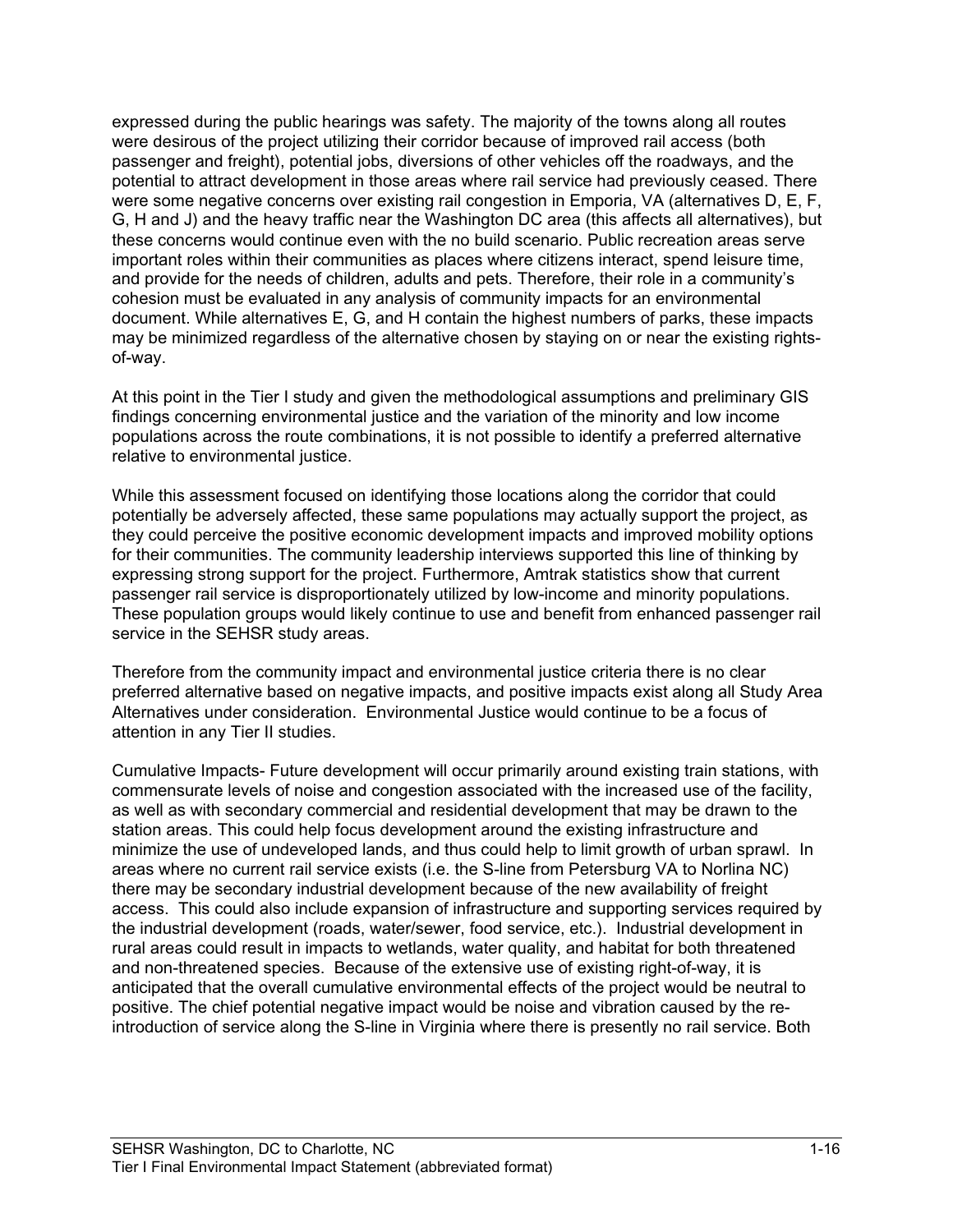states have indicated a desire<sup>21</sup> to restore conventional service to this segment of line, therefore similar impacts would be possible even under the no build scenario. In the no build scenario, if conventional passenger service grows in use, then similar cumulative effects could be seen as with the any of the SEHSR build alternatives. In the build alternatives the overall air quality effect is beneficial based on the number of trips diverted from auto. This benefit would increase proportionally if the cumulative effect of improvements results in the rail mode capturing more of the corridor trips than currently modeled. The net energy use per passenger mile is substantially less for rail than either air or auto, giving a net positive energy benefit. There is a net positive safety benefit because of the safety advantages of train versus auto travel in the corridor, along with the net positive affect of increased mobility choices for all populations, including minority and low income. These net positive impacts would grow if the cumulative effect of the improvements results in higher use of the rail transportation system. From the program level of study the cumulative impacts appear to be similar along all nine alternatives.

Section 4(f) - The provisions of 49 USC 303(c) and 23 CFR 771.135 [commonly referred to as "section 4(f)"] are generally discussed in the DEIS on pages 4-98 through 4-102. Section 4(f) forbids the U.S. Secretary of Transportation to use land from any significant publicly owned park, recreation area, or wildlife and waterfowl refuge, or any significant historic site (whether or not publicly owned) unless there are no prudent and feasible alternatives to the use of that land and all possible planning has been done to minimize harm to the park, recreation area, refuge, or historic site. Because this document is a tiered EIS, the provisions of 23 CFR 771.135 (o) apply. Broadly stated, this section provides that an evaluation should be made on the potential impacts that a proposed action would have on section 4(f) land to the extent that the level of detail available at the first-tier EIS stage allows, and that the decisions made during the first-tier stage should not preclude opportunities to minimize harm during the later stages. These requirements have been met in this document by several strategies:

- First, by maximizing the use of the existing right-of-way, potential impacts to resources are minimized across all alternatives.
- Second, by identifying which study area alternatives best meet project purpose and need, while minimizing potential impacts to the above mentioned resources, and
- Finally by use of a wide (6 mile) study area to be carried forward into the tier II studies. The six mile width of the study areas was specifically chosen to ensure that opportunities to avoid and minimize harm at subsequent stages in the development process (Tier II) would not be precluded by decisions made during the Tier I process.

Tier II studies would evaluate all feasible and prudent alternatives to the use of such land, and would include all possible planning to minimize harm to section 4(f) lands.

 <sup>21</sup> *Investing in the Future: North Carolina's Passenger Rail Development Programs*, NCDOT-Rail Division, January 2002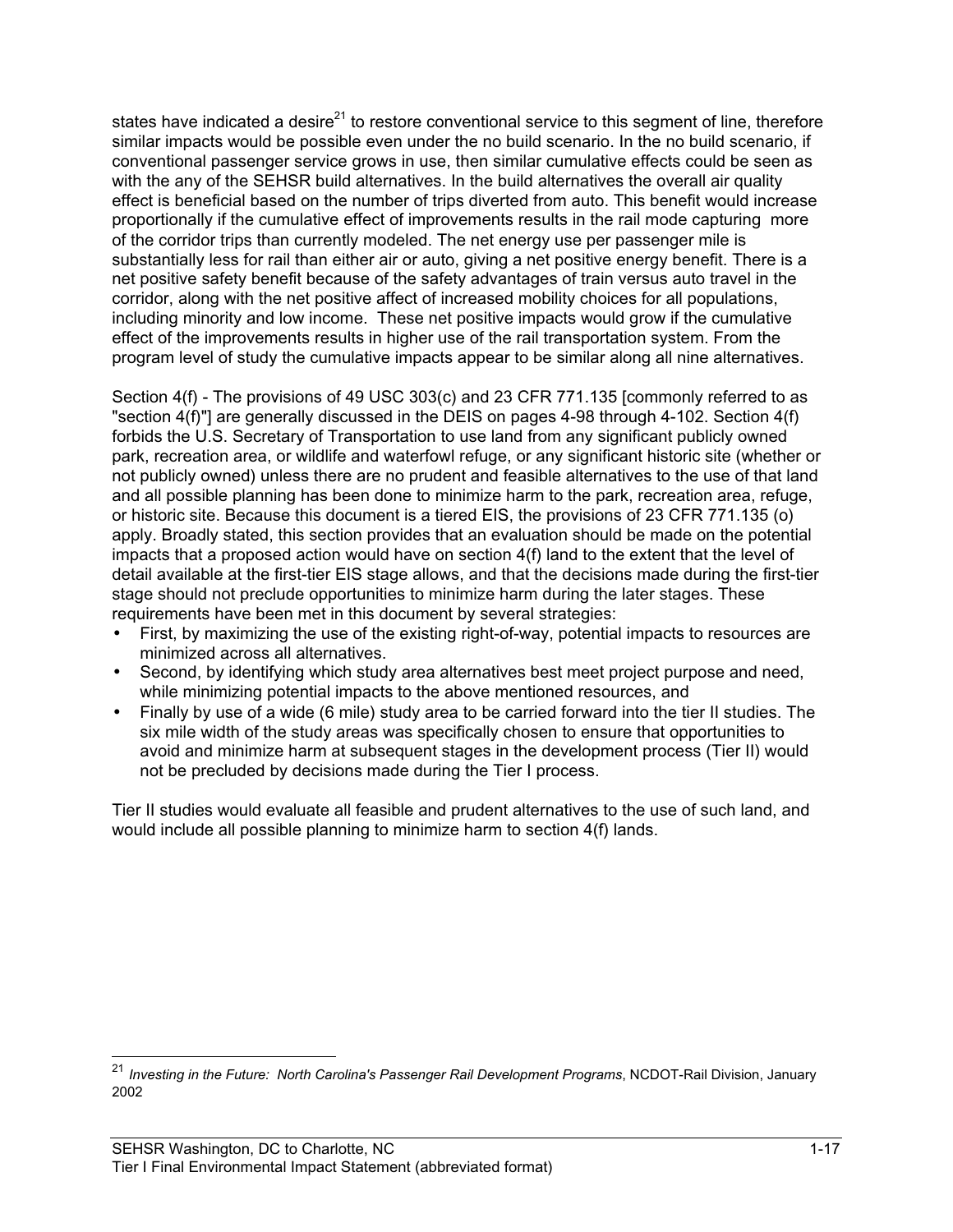In summary, ranking all categories regarding potential overall environment impacts (both natural and human) from 1 to 9, with 1 being the least potential for impacts gives us a pure unweighted assessment of the overall environmental factors favoring alternatives C, A, B and D, as shown in Figure  $1.8^{22}$ .



*Purpose and Need Factors-* The five key factors of the SEHSR project purpose and need were related to the appropriate data taken from tables: ES-2, *Operational and Physical Characteristics Summary Information for Study Area Alternatives*, and ES-3, *Summary of Potential Impacts and Benefits of the Study Area Alternatives*, from the Tier I DEIS Appendix. The following table shows the criteria that were used to assess each purpose and need factor.

**Table 1.3 Evaluation Criteria for Selecting a Preferred Alternative**

| <b>Key Purpose and Need Factors</b>                                                                                                                      | <b>Criteria Used in The Assessment</b> |
|----------------------------------------------------------------------------------------------------------------------------------------------------------|----------------------------------------|
| Providing the traveling public – particularly<br>special populations such as a the elderly<br>and the disabled - with improved<br>transportation choices | <b>Annual Ridership</b>                |
| Helping ease existing and future congestion<br>(air, highway, passenger rail) within the<br>corridor.                                                    | Annual Diversions in 2025              |
| Improving safety and energy effectiveness                                                                                                                | Net energy reduction (fuel gal/yr.)    |
| within the transportation network                                                                                                                        | Number of at grade crossings           |
| Reducing the overall air quality related<br>emissions per passenger mile traveled                                                                        | Air Quality – Reduction in $NOx$       |

 $22$  Potential impacts are rank ordered based on the data found in Tables ES-2 and ES-3 in the appendix for the appropriate data types.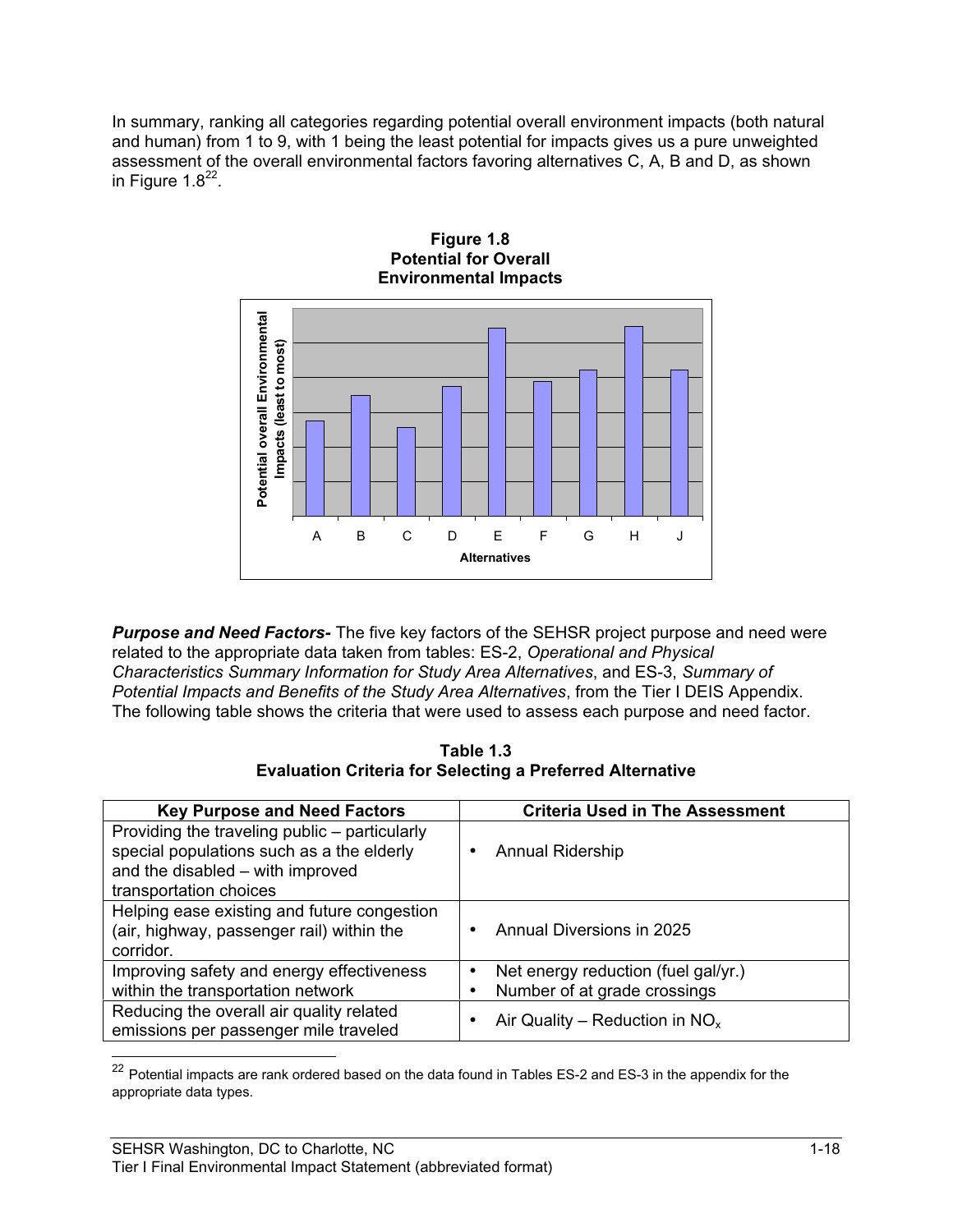| <b>Key Purpose and Need Factors</b>                                                                                   | <b>Criteria Used in The Assessment</b>                                                                                                                                                                           |  |  |  |
|-----------------------------------------------------------------------------------------------------------------------|------------------------------------------------------------------------------------------------------------------------------------------------------------------------------------------------------------------|--|--|--|
| within the corridor                                                                                                   |                                                                                                                                                                                                                  |  |  |  |
| Improving overall transportation system<br>efficiency within the corridor, with a<br>minimum of environmental impacts | Average Total Travel Time<br><b>Net Operating Contribution</b><br>Capital Cost Efficiency Factor <sup>23</sup><br><b>Environmental Complexity Index</b><br><b>Engineering and Operations Complexity</b><br>Index |  |  |  |

Of the criteria used in the assessment, six refer to operating/engineering characteristics. Three refer to a composite index or individual environmental factors and one refers to public safety. The emphasis on the operating characteristics is due to the need that the recommended alternative be a viable business alternative with a minimum of environmental impacts.

Each study area alternative was scored on a scale of one to nine (with nine being a higher, or more favorable, ranking) on each of the evaluation criteria shown in Table 1.3. An unweighted average score was computed for each study area alternative to determine rank averages. The results of this process are shown in Figure 1.9.

<sup>&</sup>lt;sup>23</sup> The Capital Cost Efficiency Factor was calculated by dividing the net operating contribution in 2025 by conceptual capital cost and multiplying the result by a factor of 1000.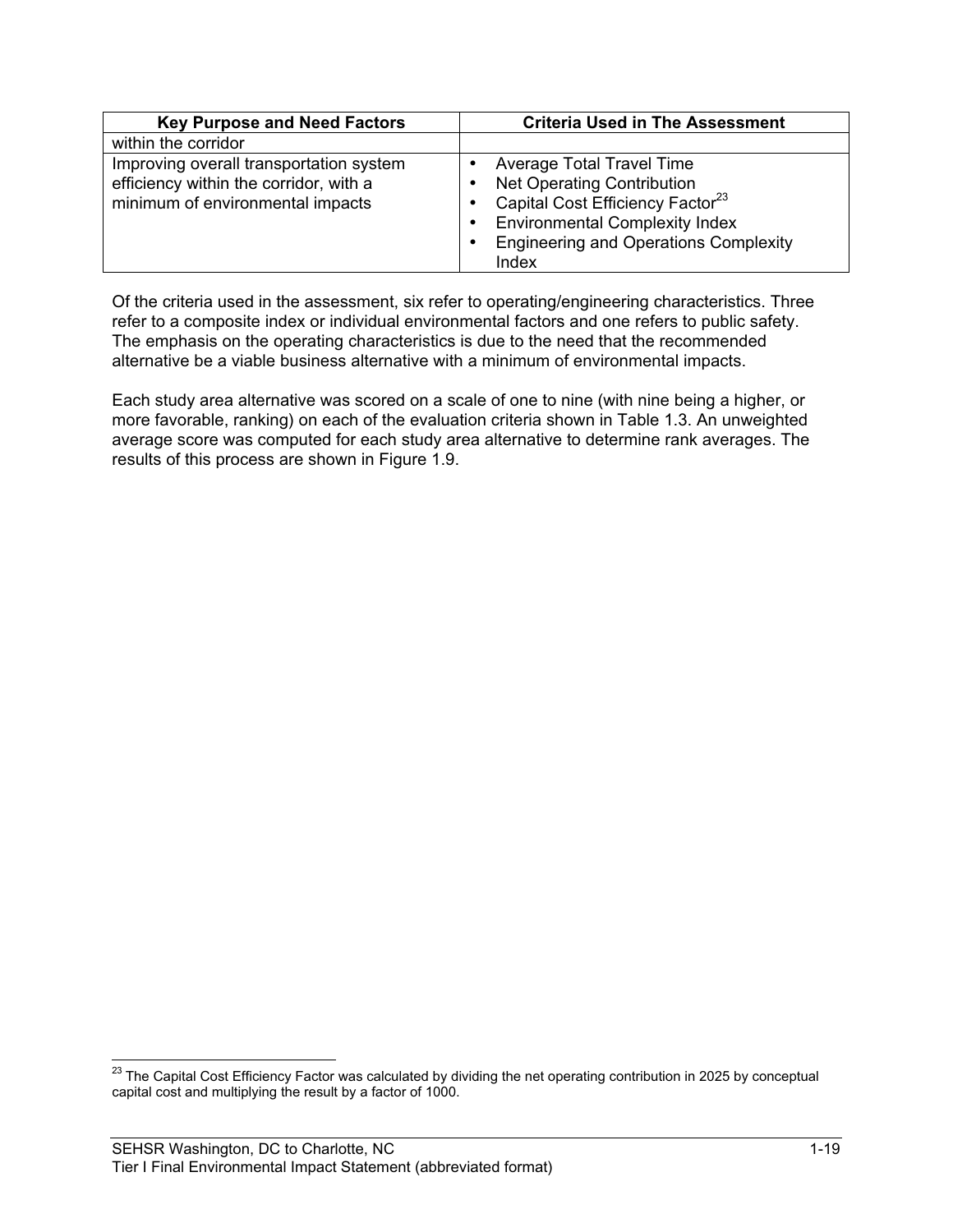

**Figure 1.9 Relative Ranking of Study Area Alternatives Based on Purpose & Need**

Alternative A ranks highest because it is the best of all nine alternatives for five of the 10 assessment criteria, namely annual ridership, annual air to rail diversions in 2025, net operating contribution, capital cost efficiency, and areas of engineering complexity. Alternative A is second best for four of the 10 criteria, namely annual auto to rail diversions in 2025, net energy reduction, net reduction in  $NO<sub>x</sub>$  emissions, and average total travel time for the route. From a permitting standpoint, Alternative A is among the lowest for potential wetland impacts and has the lowest potential impacts to threatened & endangered species. Alternative G ranks best in three of the ten criteria, namely annual auto to rail diversions in 2025, net reduction in  $NO<sub>x</sub>$ emissions, and net energy reduction.

*Business Factors-* The SEHSR project's "business case" requires the recommended alternative to be economically viable. In order to determine relative economic viability (among the different study areas), study area alternatives were examined based on the potential net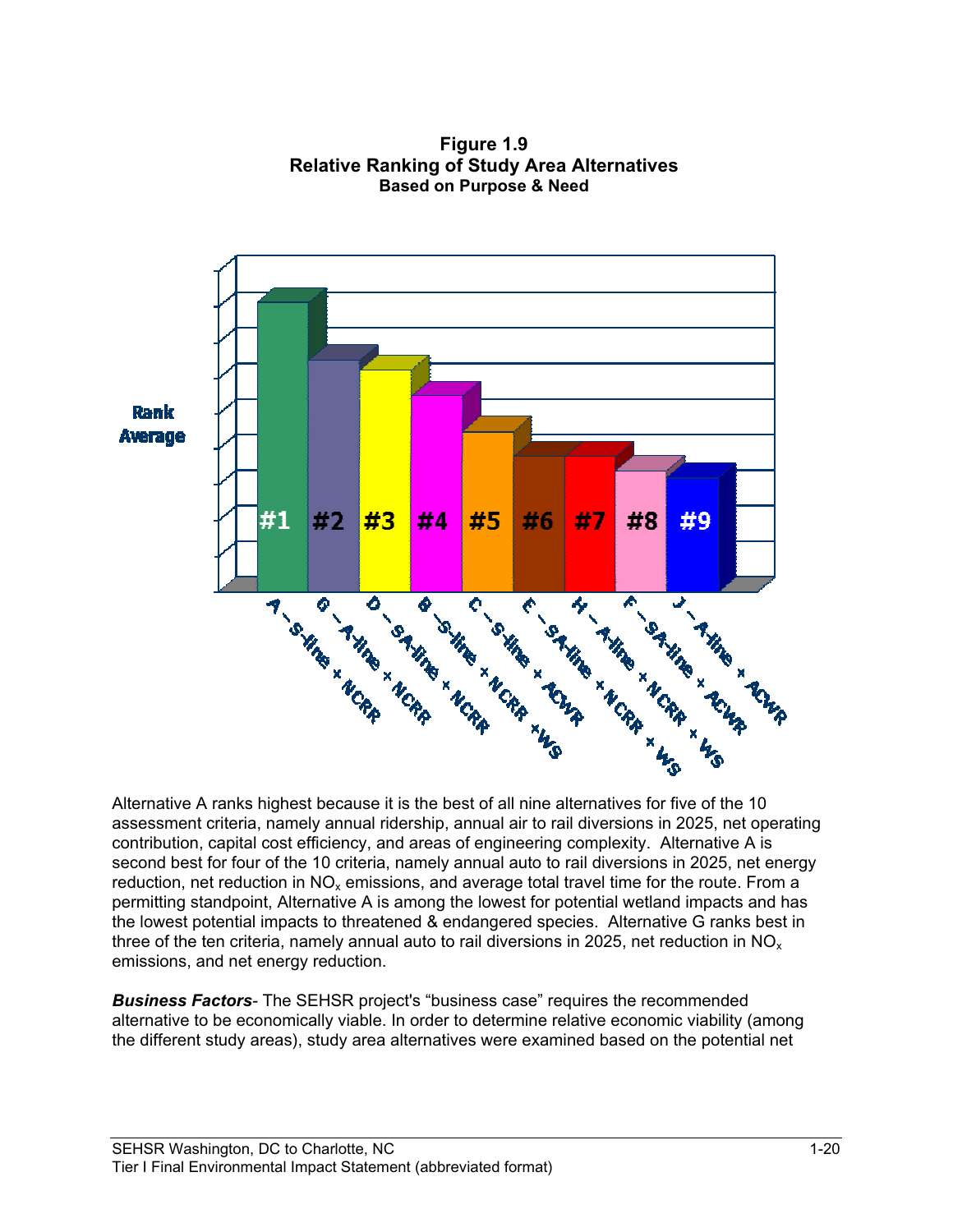operating contribution<sup>24</sup> and the conceptual capital cost<sup>25</sup>. The net operating contribution did not assume any income from ancillary services such as express mail. The net operating contribution is comparative only, and not intended to predict actual future revenue which would be dependent upon future operating conditions and requirements. The capital cost efficiency factor is the net operating contribution divided by the conceptual capital cost and multiplied by 1000. This gives a form of a benefit/cost ratio for comparison between the different alternatives. Figure 1.10 shows the comparison of study area alternatives based on these two elements.





A review of Table 4.8 (Revenues and Expenses for SEHSR in 2025- found in the appendix) also shows that Alternatives A and B generate the highest net operating contribution, highest passenger mile/train mile, best revenue/cost ratio, and highest contributions per passenger mile. Therefore Alternatives A and B are strongly preferred from the business case perspective.

### **Step 4 Review of the Rankings Against Agency and Public Comments**

At this point, Alternatives A, B, C, and D are the most viable candidates for the recommended alternative based on all the relative rankings examined. Of the four alternatives, Alternative A

<sup>&</sup>lt;sup>24</sup> Ticket revenues were based on ridership derived from the KPMG Ridership/Revenue Model. The model assumed four daily round trips between Charlotte, Raleigh, Richmond, Washington, and New York, and four daily round trips between Charlotte and Raleigh, for a total of eight daily round trips between Charlotte and Raleigh. Each train assumes two diesel locomotives, five coaches, and one cafe-lounge car. Net Operating Contribution is the revenue generated less the operating expenses for each routing. Operating expenses were projected using cost factors developed in the Amtrak Intercity Business Unit State Pricing Model. The base year for all expenses is 1997, and they have been inflated to 2000 dollars using Amtrak inflation rates ranging from three to five percent annually. 25 Conceptual costs were based on using current cost factors applied to a conceptual engineering design (approx. 10% engineering level) with a 60% contingency added.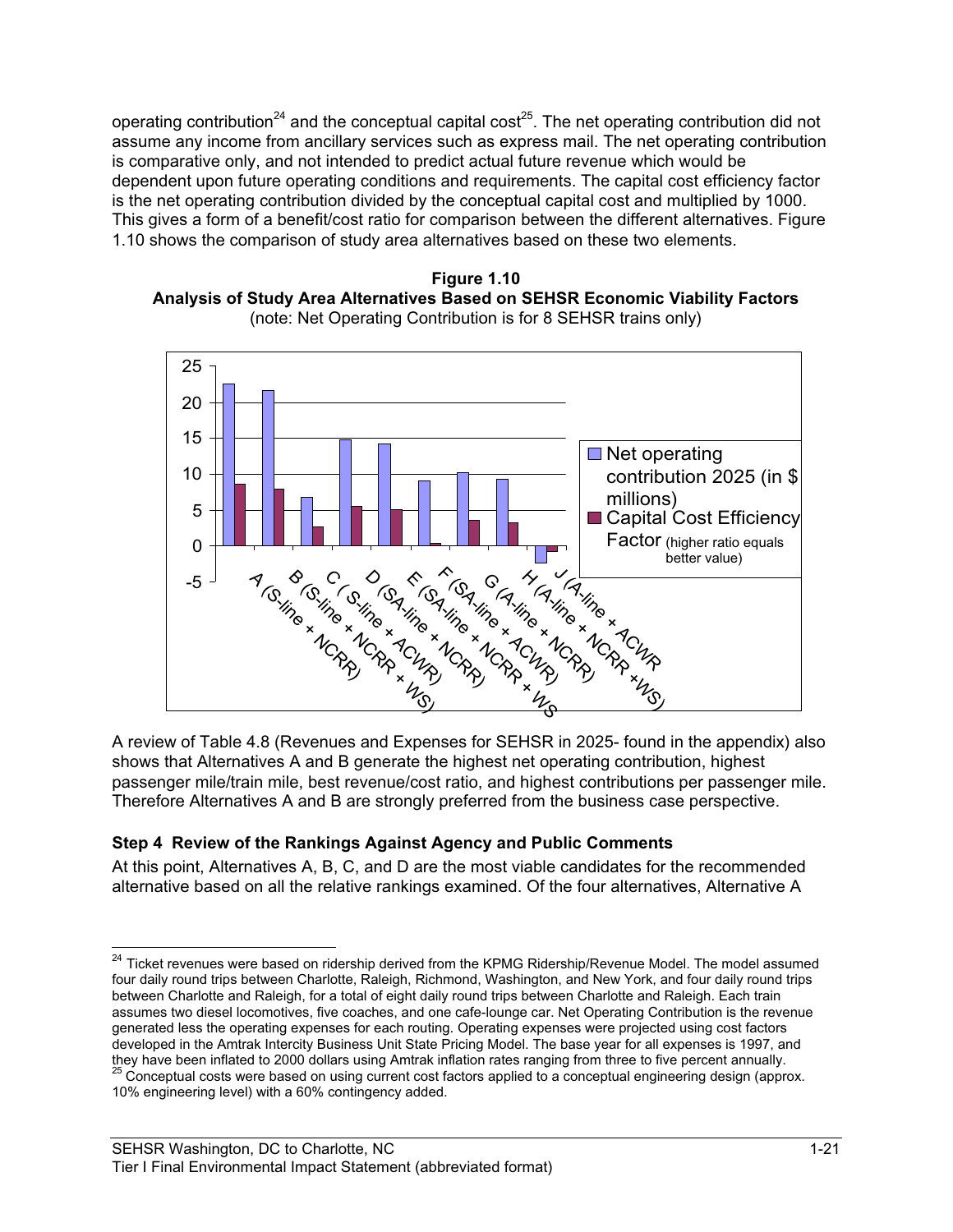and Alternative B show the strongest potential for economic vitality (see Figure 1.10), which is essential for long term success as a transportation option.

Alternative A and Alternative B also minimize potential wetland impacts (Alternative B is lowest). Alternative A offers a moderate level of environmental complexity (6), this is the level of difficulty required to avoid or minimize environmental impacts in a certain area. It ranks second highest in net energy reduction and net reduction in  $NO<sub>x</sub>$  primarily because it offers service along the most populated areas of the NCRR and it offers the greatest combined passenger diversion from auto and air to rail. Alternative B is similar to alternative A, but has some increased environmental complexity (8) due to grade issues in the Winston-Salem area. Alternative C has the lowest level of environmental complexity (4), but the highest potential for impacting protected species and significant natural areas, along with the poorest air quality benefits due to bypassing the heavily populated sections of NC; as well as the highest potential water quality impacts due to the Deep River paralleling the track in this alternative. Alternative D, has a moderate level of environmental complexity (5), but has potentially greater impacts to wetlands, which are more prevalent in eastern North Carolina, and also has the greatest potential impact for prime farmland, historic resource impacts, and the most major stream crossings.

Considering the complexity of avoiding and/or mitigating for significant wetland acreage, the presence of substantial protected species, and prime farmland impacts, along with water quality concerns, Alternatives A and B are the environmentally preferred among those candidates satisfying the criteria for purpose and need and economic viability. These two alternatives are also supported by the overall agency and public comments.

### **Step 5 Identify the Preferred Study Area Alternative**

The overall analysis indicates a strong case for Alternative A. In addition, public comment, agency comment, and economic viability suggest strong consideration for Alternative B. Therefore the agencies have concluded that Alternative A (NCRR & S-line), modified with passenger connectivity to Winston-Salem (Alternative B) is the combination of alternatives that best meets the project's purpose and need while minimizing environmental impacts. The agencies recommend that these two study areas be carried forward into Tier II level studies. Alternative A is recommended to be developed first because it is comprises the presently functioning Amtrak route from Charlotte NC to Raleigh NC. It is recommended that Alternative B be developed in conjunction with the regional transportation efforts of the Piedmont Authority for Regional Transportation (PART). PART is responsible for coordinating the regional transportation system in the counties around the Winston-Salem connection. The agencies through the Tier II studies would determine the exact phasing of the development of the overall corridor. Because the no build scenario would not achieve the project's purpose and need, and would still contribute to potential negative effects (due to potential increases in freight and conventional passenger use), without the potential for the overall positive effects due to the improved HSR system, the preferred alternative is also the environmentally preferred alternative. The combination of the two alternatives: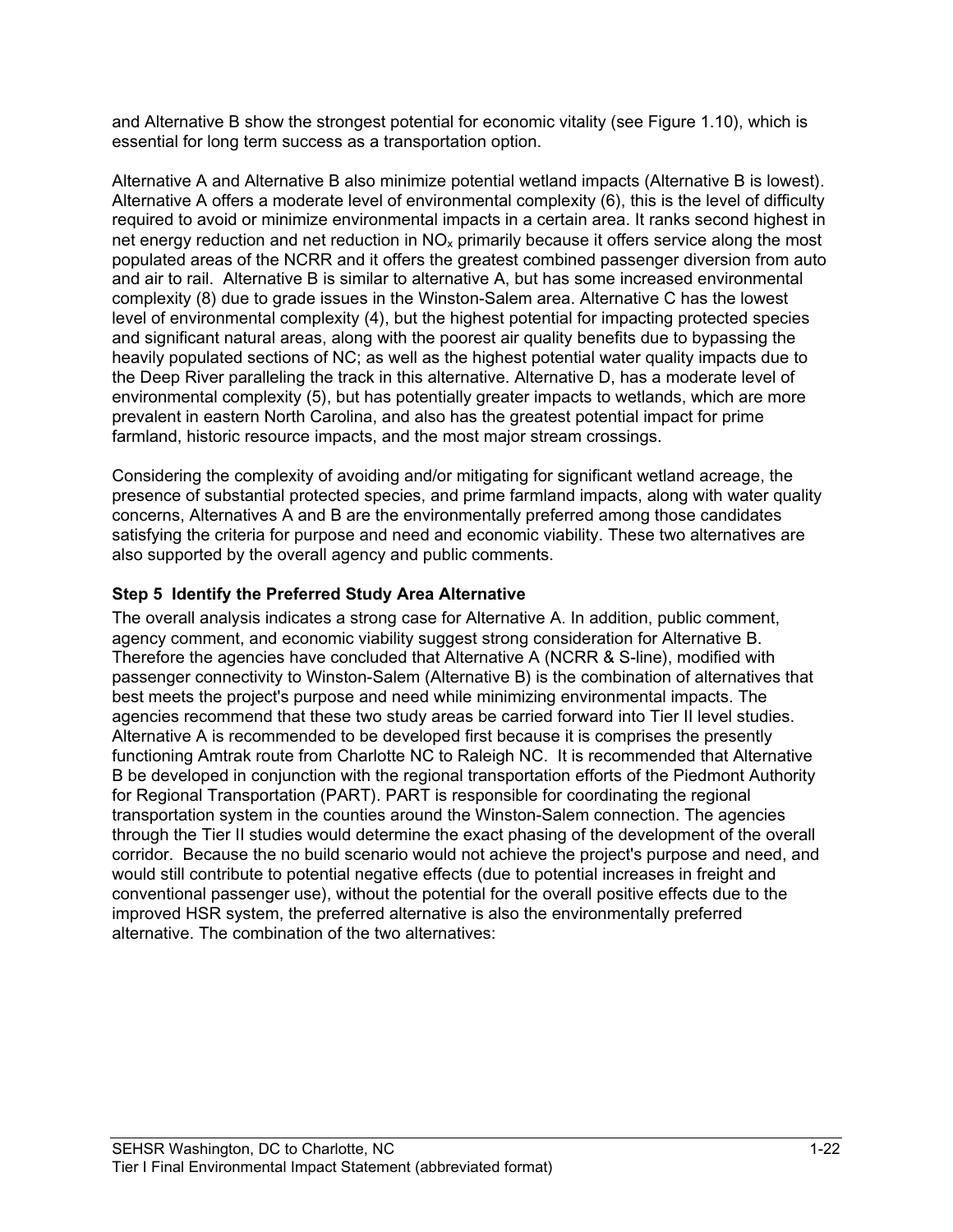- wetlands and threatened & endangered species, with moderate levels of potential environmental complexity, and strongest agency support, while providing;
- The highest level of service: highest projected annual ridership, largest total annual trip diversions from auto and air to rail, with competitive total travel time;
- Second best net reduction in  $NO<sub>x</sub>$ emissions and overall net energy use reduction;
- Best operating cost recovery; and
- Highest level of public support.



**Figure 1.11**

# **1.3 Agency Coordination and Public Involvement**

Together, the NCDOT Rail Division and VDRPT worked with federal agencies, freight railroad companies, state resource and regulatory agencies, and the public to allow for early and ongoing input on the SEHSR project.

At the federal level, FHWA and FRA are the lead federal transportation agencies. Because of an existing Memorandum of Agreement (MOA) in Virginia, the US Coast Guard, the US Army Corps of Engineers, and the US Fish & Wildlife Service agreed to participate as formal cooperating agencies. A Notice of Intent to prepare a Tier I Environmental Impact Statement was published in the Federal Register on August 5, 1999.

The SEHSR team developed a scoping process to gather input from federal, state, and local agencies with areas of responsibility relevant to the project and from the public who are in some way affected by the project. The SEHSR Tier I EIS scoping process was composed of the following:

- Informal communications with agencies about the project regulatory and resource agencies received informal letters and phone calls in July 1999 to introduce the project concept, prepare for the upcoming tiered EIS process, and provide an early chance to ask questions, seek clarification, and provide input.
- Formal joint bi-state scoping meeting a full project overview was presented at the joint bistate scoping meeting on October 12, 1999. The input from this meeting, provided by oral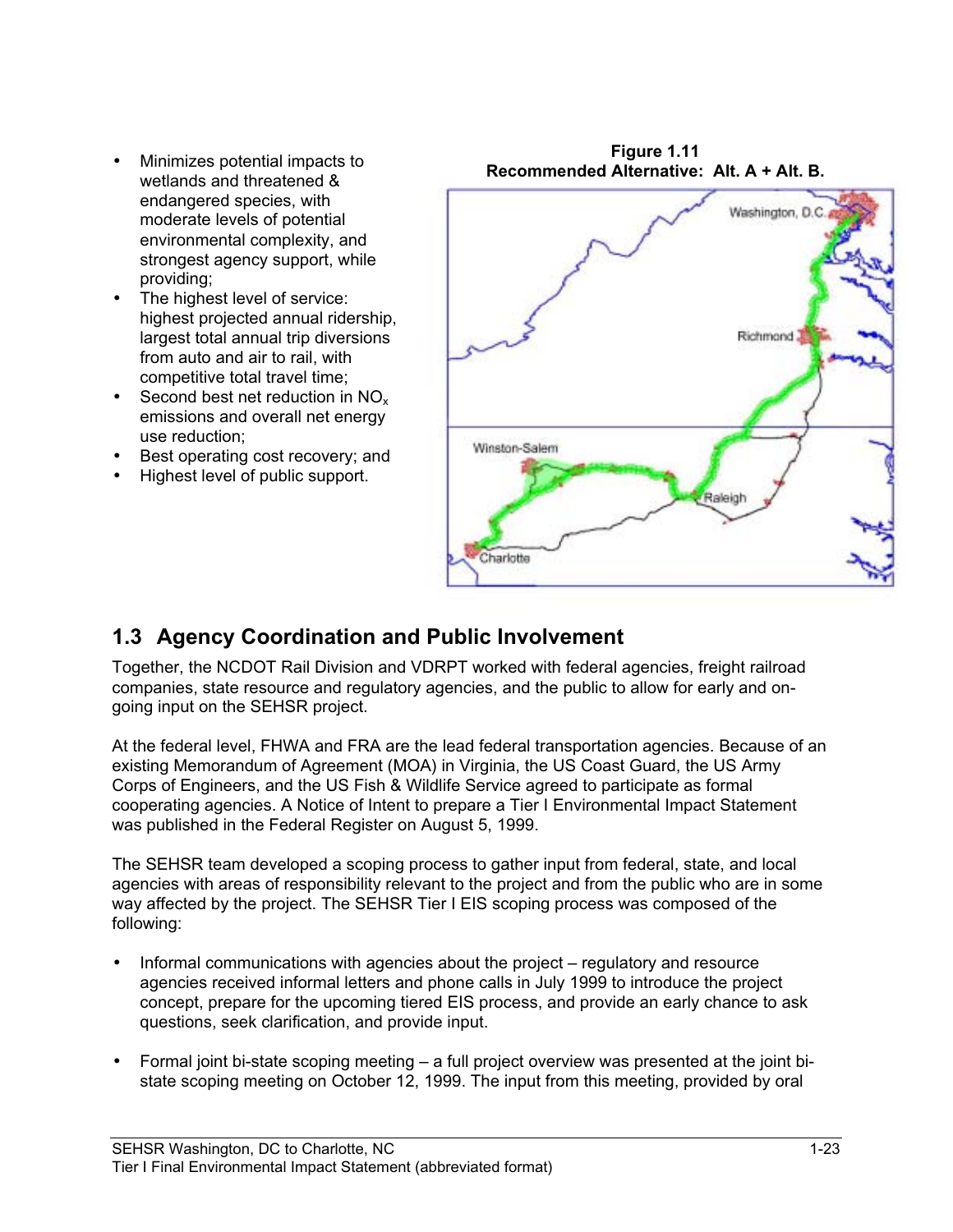comments and written comments submitted after the meeting, helped to direct the study efforts of the project team.

- Information briefings and small-group meetings meetings for regulatory and resource agencies were held in both states to familiarize them with the project and to obtain their input on their key issues. Small group meetings were also held with interested organizations along the corridor in both states.
- Written data and input requests written requests for data regarding planning efforts within the study area were made of planning directors and school boards. Coordination with State Historic Preservation Officers (SHPOs) was conducted mainly through telephone conversations and meetings.
- The formation of an Advisory Committee an advisory committee was formed to facilitate sound decisions and to insure input from a broad range of stakeholders in both states (Metropolitan Planning Organizations; Planning District Commissions; local, state, and federal transportation officials; Amtrak; freight railroads; and regulatory and resource agencies). The Committee met in March 2000 to receive a project overview, to ask questions, and to provide input. It reconvened in November 2000 for review and input concerning the Draft *Purpose & Need Statement* and the Draft *Study Area & Modal Alternatives Analysis* Report, and again in late July/early August 2001 to review the DEIS. In December 2001, the Committee met for a review and discussion of the Tier I DEIS key findings and recommendations. The Committee also reviewed the Recommendation Report in early March 2002.
- Public Involvement Program a proactive public involvement program was conducted to ensure the integration of community feedback through the entire process. The public involvement program would continue to function throughout the life of the project. Pre-DEIS public involvement in the study area included:
	- $\circ$  Almost 7,000 people were contacted, in order to complete a 1,200-sample public opinion survey to determine opinions and concerns about potential high speed rail service and to help shape outreach approaches and techniques.
	- o Direct mailings were sent to more than 225,000 addresses along the corridors in both states.
	- $\circ$  Twenty-six public workshops were held to provide a project overview and to view display maps of the entire study area, as well as detailed maps related to specific workshop locations.
	- o Community outreach tools, including the SEHSR Web site, project hotline, mobile display units, newsletters, and fact sheets were developed to inform the public about the project.
	- o Media outreach was extensive, including media kits, follow-up calls, and editorial board briefings, to increase the visibility of the project.
	- o Community outreach research was comprised of environmental justice analysis and community leadership interviews to develop strategies to involve underrepresented groups in decision-making.
	- o Public feedback was recorded at workshops, through the project toll-free hotline, mail-in comment forms, and in interviews.
	- $\circ$  18 public hearings, 12 in North Carolina and 6 in Virginia were held over a four month period.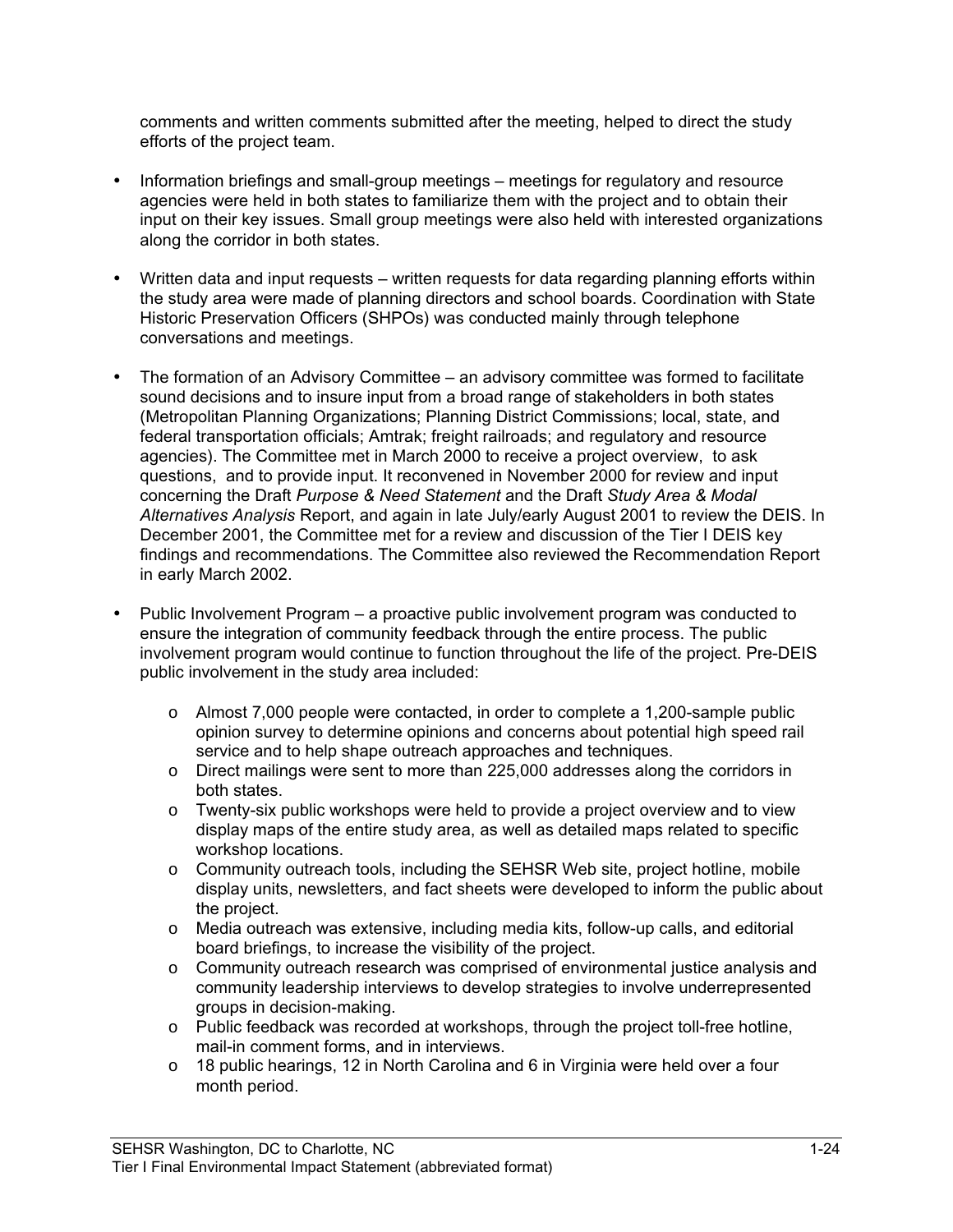The following table shows dates and cities of public hearings and viewing locations for the DEIS document. At each hearing, the public was provided the opportunity to give comments on the Tier I DEIS verbally, in writing, to a certified court recorder, or by mail within 10 days of the public hearing date. A total of 784 comments were received as a result of the Tier I DEIS public hearing process.

| <b>Hearing</b> | <b>City and</b>                               | <b>Hearing</b> | <b>City and</b>                            |
|----------------|-----------------------------------------------|----------------|--------------------------------------------|
| Date           | <b>Viewing Location</b>                       | <b>Date</b>    | <b>Viewing Location</b>                    |
| 9/18/01        | Durham, NC                                    | 10/23/01       | Salisbury, NC                              |
|                | <b>NCDOT Division 5 Office</b>                |                | NCDOT Division 9, District 1 Office        |
| 9/20/01        | South Hill, VA                                | 10/25/01       | Emporia, VA                                |
|                | South Side Planning District Comm.            |                | Emporia City Hall                          |
| 9/25/01        | Sanford, NC                                   | 10/30/01       | Winston-Salem, NC                          |
|                | Lee County Manager's Office                   |                | <b>NCDOT Division 9 Office</b>             |
| 9/27/01        | Wilson, NC                                    | 11/1/01        | Greensboro, NC                             |
|                | <b>NCDOT Division 4 Office</b>                |                | <b>NCDOT Division 7 Office</b>             |
| 10/2/01        | Roanoke Rapids, NC                            | 11/7/01        | Richmond, VA                               |
|                | NCDOT Division 4, District 1 Office           |                | <b>VDOT Richmond District Office,</b>      |
|                |                                               |                | Colonial Heights, & the                    |
|                |                                               |                | Richmond Planning District Comm.           |
| 10/9/01        | Henderson, NC                                 | 11/8/01        | Petersburg, VA                             |
|                | NCDOT Division 5, District 3 Office           |                | <b>Crater Planning District Commission</b> |
| 10/11/01       | Springfield, VA                               | 11/13/01       | Raleigh, NC                                |
|                | <b>VDOT Northern Virginia District Office</b> |                | NCDOT Division 5, District 1 Office        |
| 10/16/01       | Star, NC                                      | 11/20/01       | Fredericksburg, VA                         |
|                | <b>Star Municipal Building</b>                |                | <b>VDOT Fredericksburg District Office</b> |
| 10/18/01       | Charlotte, NC                                 | 12/10/01       | Raleigh/Cary Area, NC                      |
|                | NCDOT Division 10, District 2 Office          |                | NCDOT Division 5, District 1 Office        |

**Table 1.4 Public Hearing and DEIS Viewing Locations**

Table 1.5 shows the distribution of public hearing comments by proximity to the public hearing locations and by the topic of comment.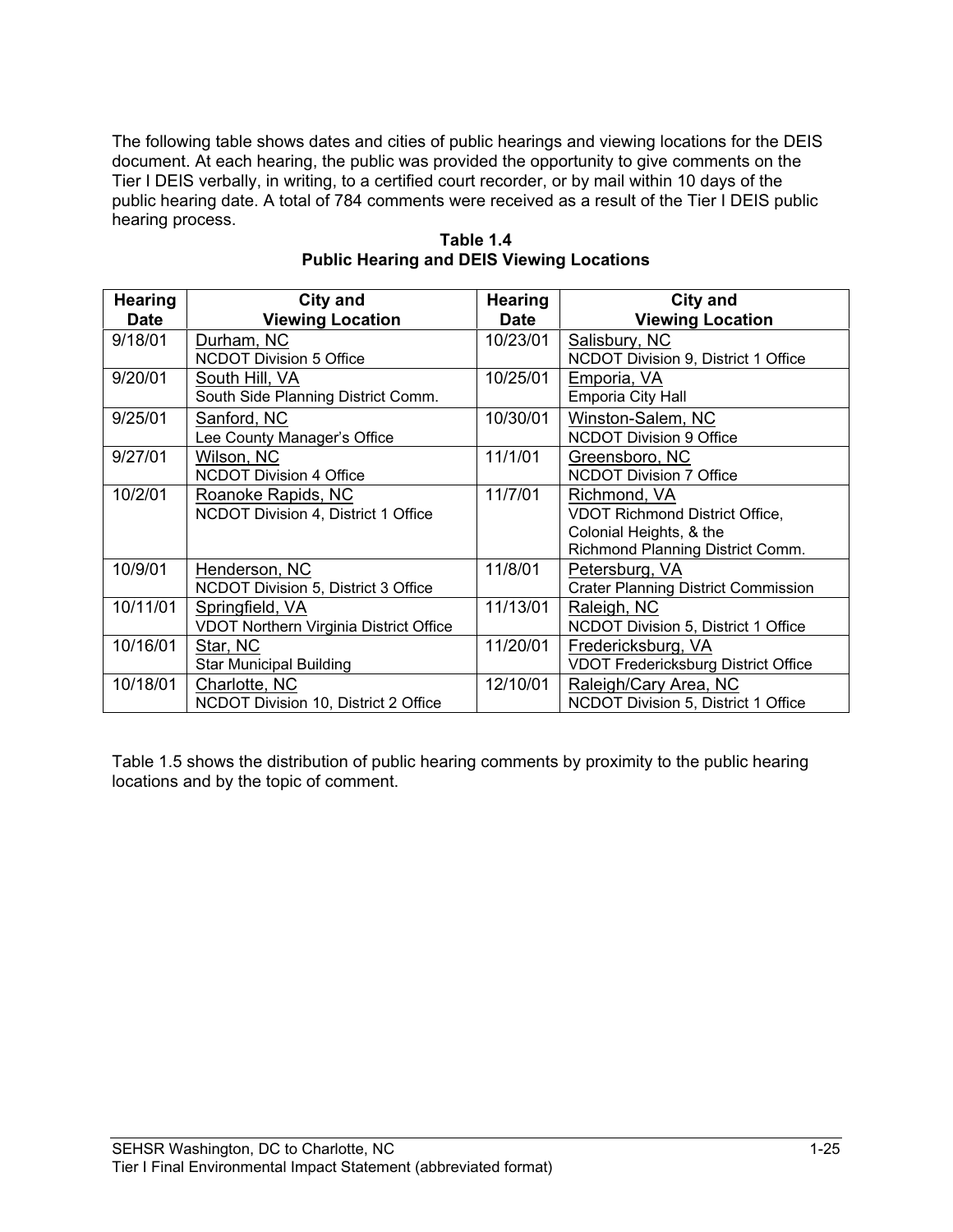|                             | Number of       |                                 | <b>Number of</b> |
|-----------------------------|-----------------|---------------------------------|------------------|
| <b>Comments By Location</b> | <b>Comments</b> | <b>Comments By Topic</b>        | <b>Comments</b>  |
| Cary                        | 13              | Cost                            | 21               |
| Charlotte                   | 11              | <b>Cultural Resource Impact</b> | 4                |
| Durham                      | 26              | Natural Resource Impact         | $\overline{7}$   |
| Emporia                     | 0               | <b>Noise</b>                    | 5                |
| Fredericksburg              | 5               | <b>Project Schedule</b>         | 3                |
| Greensboro                  | 21              | Property Impact                 | 14               |
| Henderson                   | 44              | Public Involvement              | 8                |
| Petersburg                  | 16              | <b>Record Opinion</b>           | 466              |
| Raleigh                     | 15              | Safety                          | 10               |
| Richmond                    | 32              | <b>Service Features</b>         | 119              |
| Roanoke Rapids              | 30              | <b>Stops</b>                    | 90               |
| Salisbury                   | 10              | Other                           | 37               |
| Sanford                     | 4               |                                 |                  |
| South Hill                  | 20              | <b>Total</b>                    | 784              |
| Springfield                 | 45              |                                 |                  |
| <b>Star</b>                 | 14              |                                 |                  |
| Wilson                      | 22              |                                 |                  |
| <b>Winston Salem</b>        | 456             |                                 |                  |
|                             |                 |                                 |                  |
| <b>Total</b>                | 784             |                                 |                  |

**Table 1.5 Summary of Tier I DEIS Public Comments By Location and Topic**

## **1.4 Future Actions to Reduce Potential for Environmental Impacts**

The incremental HSR approach reduces the potential for environmental impacts by maximizing the use of the existing infrastructure and right of way.

By using a tiered document, the overall program concept is examined, allowing opportunity to best minimize potential environmental impacts while still meeting the project purpose and need. During the Tier II process, planning would be done to avoid and minimize impacts to both the human and natural environment by accurately identifying resources at the detail level, and then by examining different design options, giving consideration not only to potential construction impacts, but also to operational impacts.

The actions for implementing HSR in the SEHSR corridor would each receive the appropriate level of environmental documentation during the Tier II process.

Detailed noise and vibration studies would be done as appropriate to identify mitigation needs. Potential mitigation techniques range from noise walls and ballast pads, to quiet zones and modification in the design of the actual train sets.

Care would be taken to span waterways where practicable, and to avoid paralleling flood plains and waterways, as well as avoiding wetlands to the maximum extent practicable. Best Management Practices would be followed in the planning, design, and construction stages.

Detailed field studies, coupled with completion of Endangered Species Act, Section 7 consultations, along with completion of the Section 106 process of the National Historic